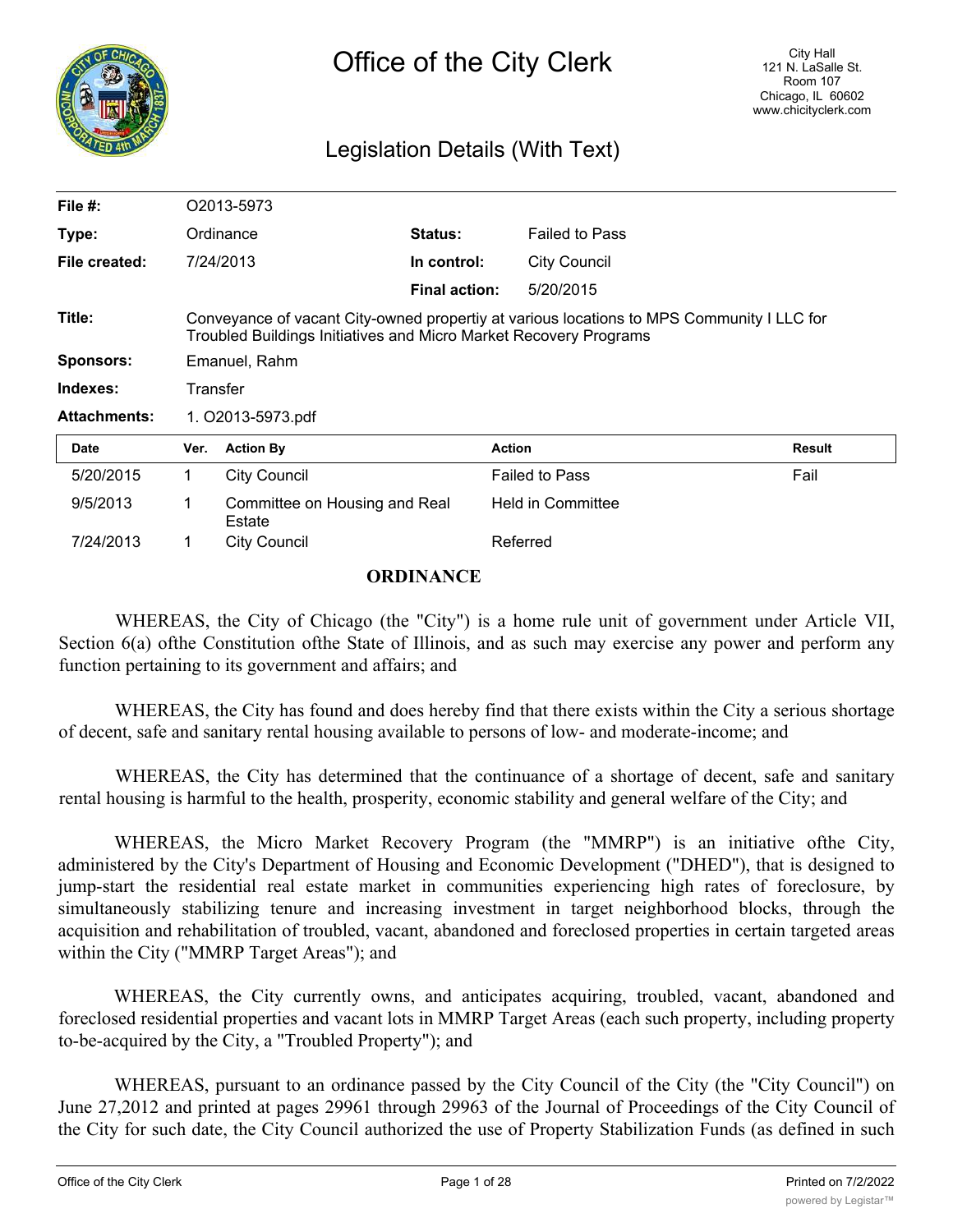ordinance) and certain other grant funds for the MMRP; and

WHEREAS, the City desires to convey, from time to time, one or more Troubled Property to MPS Community I, LLC, an Illinois limited liability company ("MPS"), pursuant to the MMRP; and

WHEREAS, MPS administers the City's Neighborhood Stabilization Program and is thereby uniquely experienced with acquiring, managing and facilitating the rehabilitation and disposition of vacant, foreclosed and troubled residential properties to support the creation and preservation of low and moderate income housing; and

WHEREAS, pursuant to the MMRP, MPS will reconvey the Troubled Properties to developers and/or homebuyers who will rehabilitate the buildings located in the MMRP Target Areas and return them to the tax rolls as community assets and housing for low- and moderate-income families; now, therefore,

## **BE IT ORDAINED BY THE CITY COUNCIL OF THE CITY OF CHICAGO:**

**1**

SECTION 1. The above recitals are expressly incorporated in and made a part of this ordinance as though fully set forth herein.

SECTION 2. Subject to the approval of the Corporation Counsel, the Commissioner of DHED (the "Commissioner") and a designee of the Commissioner are each authorized to execute such agreements and instruments, and to perform any and all acts as shall be necessary or advisable in connection with the transfer of any Troubled Property to MPS. The Commissioner is hereby authorized to determine, based on the best interests of the City, the amount of consideration, if any, to be paid by MPS to the City for the City's conveyance of any Troubled Property to MPS. The City hereby appropriates such funds, if any, and authorizes their expenditure for affordable housing-related activities in the discretion ofthe Commissioner, subject to further appropriation by the City Council if required, as determined by the Budget Director of the City.

SECTION 3. Section 2-45-110 of the Municipal Code of Chicago shall not apply to Troubled Properties transferred to MPS under this ordinance.

SECTION 4. The Mayor or his proxy is hereby authorized to execute, and the City Clerk or the Deputy City Clerk is hereby authorized to attest, a quitclaim deed or quitclaim deeds conveying any of the Troubled Properties to MPS, or to a land trust of which MPS is the sole beneficiary, subject to those covenants, conditions and restrictions set forth in the quitclaim deed and Agreement.

SECTION 5. If any provision of this ordinance shall be held to be invalid or unenforceable for any reason, the invalidity or unenforceability of such provision shall not affect any of the other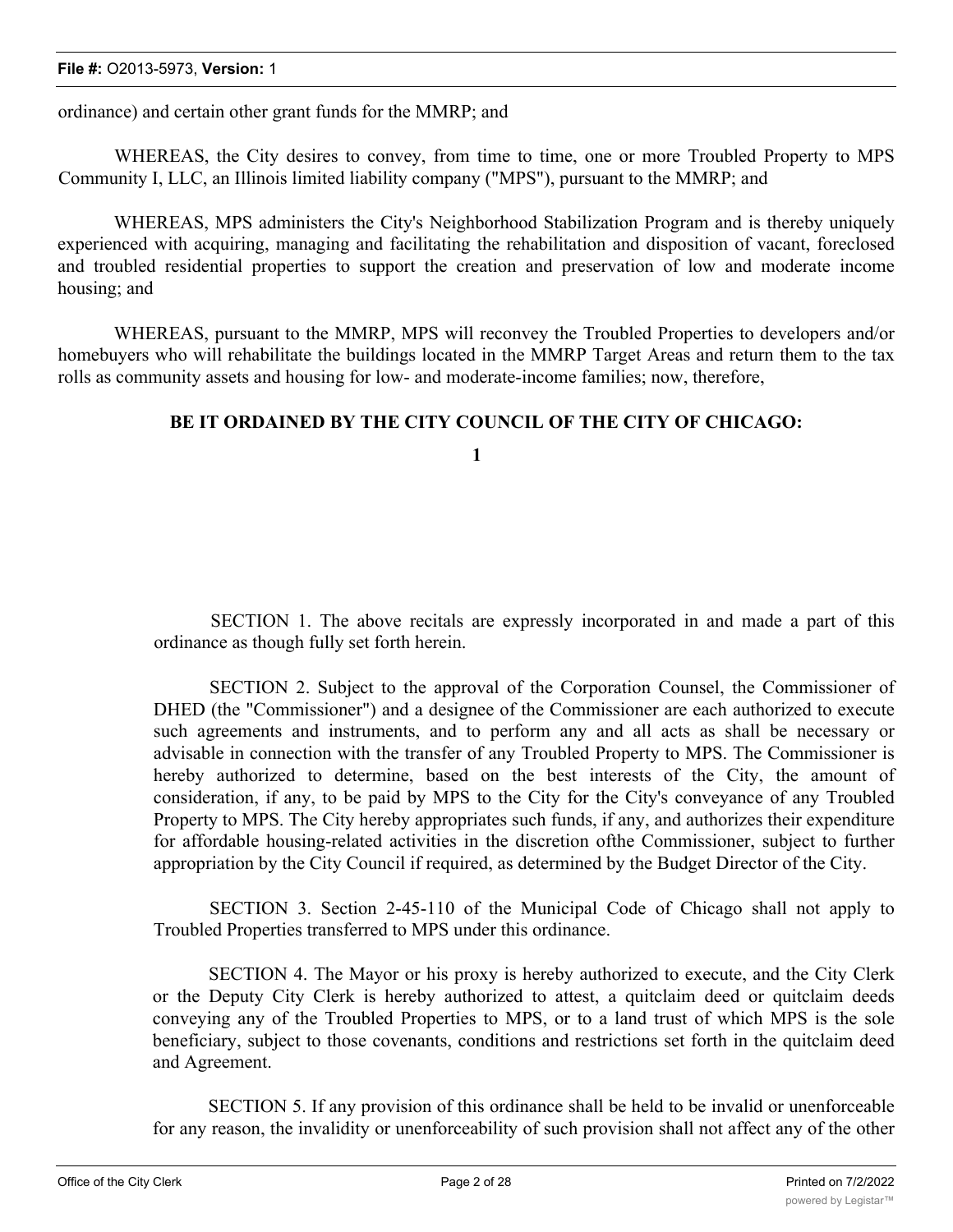provisions of this ordinance.

SECTION 6. All ordinances, resolutions, motions or orders in conflict with this ordinance are hereby repealed to the extent of such conflict.

SECTION 7. This ordinance shall take effect immediately upon its passage and approval.

**2**

## **CITY OF CHICAGO ECONOMIC DISCLOSURE STATEMENT AND AFFIDAVIT**

## **SECTION I -- GENERAL INFORMATION**

A. Legal name of the Disclosing Party submitting this EDS. Include d/b/a/ if applicable: Mercy Portfolio Services

## **Check ONE of the following three boxes:**

Indicate whether the Disclosing Party submitting this EDS is:

- 1. [ ] the Applicant OR
- 2. [\_ a legal entity holding a direct or indirect interest in the Applicant. State the legal name of the
- 2. Applicant in which the Disclosing Party holds an interest: MPS Community I, LLC OR

3. [] a legal entity with a right of control (see Section II.B. 1.) State the legal name of the entity in which the Disclosing Party holds a right of control:

B. Business address of the Disclosing Party: 120 S. LaSalle Street, Suite 1850 Chicago, IL 60603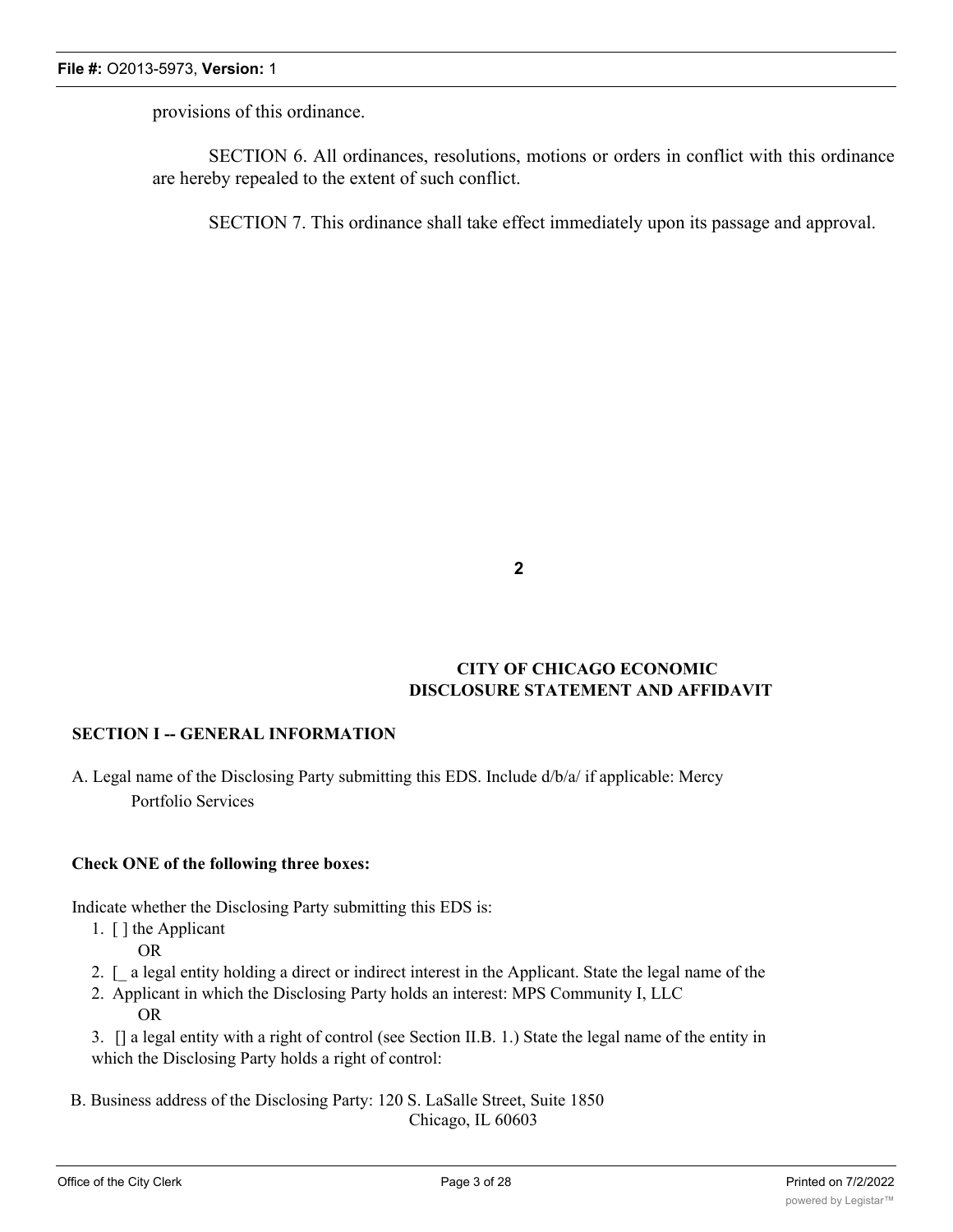| $\sim$<br>$\leq$ mailto:ddugo@mercyhousing.org>               | $T$ , $312-447-4536$ c | 877-228-4917      |  | ddugo@mercyhousing.org |
|---------------------------------------------------------------|------------------------|-------------------|--|------------------------|
| C. Telephone:                                                 | Fax:                   | $\circ$<br>Email: |  |                        |
| Darlene A. Dugo, Vice President<br>D. Name of contact person: |                        |                   |  |                        |
| E. Federal Employer Identification No. (if you have one):     |                        |                   |  |                        |

F. Brief description of contract, transaction or other undertaking (referred to below as the "Matter") to which this EDS pertains. (Include project number and location of property, if applicable): MPS Community I, LLC wishes to receive City owned property and or land as part of the Micro Markets Recovery Program (MMRP), which would the LLC to transfer troubled buildings or land as pa-rt of t-he-^teighborhood stab-i-l-i-gafcion efforts und^-r MMRP.

G. Which City agency or department is requesting this EDS? HED

If the Matter is a contract being handled by the City's Department of Procurement Services, please complete the following:

Specification #  $\qquad \qquad \text{and Contract}$  #

Page 1 of 13

## **SECTION II - DISCLOSURE OF OWNERSHIP INTERESTS**

#### A. NATURE OF THE DISCLOSING PARTY

Person Publicly registered business corporation Privately held business corporation Sole proprietorship General partnership Limited partnership Trust [ ] Limited liability company [ ] Limited liability partnership [ j Joint venture Not-for-profit corporation (Is the not-for-profit corporation also a  $501(c)(3)$ )? [tfYes []No [] Other (please specify)

2. For legal entities, the state (or foreign country) of incorporation or organization, if applicable: Colorado

3. For legal entities not organized in the State of Illinois: Has the organization registered to do business in the State of Illinois as a foreign entity?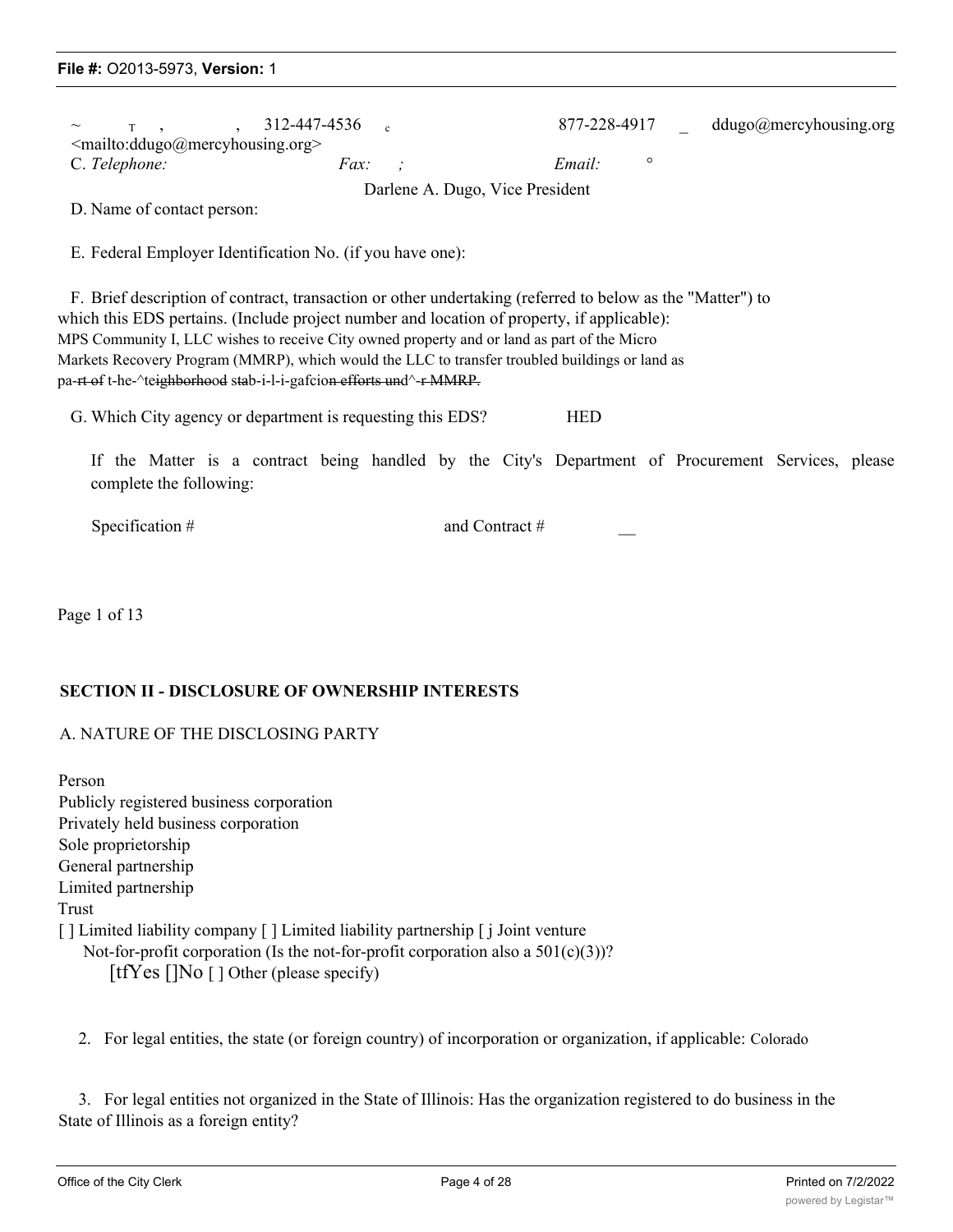|  | File #: 02013-5973, Version: 1 |  |  |
|--|--------------------------------|--|--|
|--|--------------------------------|--|--|

 $[X]$  Yes  $[ ]$  No  $[ ]$  N/A

### B. IF THE DISCLOSING PARTY IS A LEGAL ENTITY:

1. List below the full names and titles of all executive officers and all directors of the entity. NOTE: For not-for-profit corporations, also list below all members, if any, which are legal entities. If there arc no such members, write "no members." For trusts, estates or other similar entities, list below the legal titleholder(s).

If the entity is a general partnership, limited partnership, limited liability company, limited liability partnership or joint venture, list below the name and title of each general partner, managing member, manager or any other person or entity that controls the day-to-day management ofthe Disclosing Party. NOTE: Each legal entity listed below must submit an EDS on its own behalf.

Name

William Goldsmith, President -Darlene-A-Dngu, Vice Ft evident. Eva Garrett, Secretary "Hark KleTnlcoTfT-Tre'sur"tr Lillian Murphy, CEO, Director L. Steven Spears, CFO, Director -J-oivn-?oweil-x-D-i-peet-o\* Title Barbara Busch, Director Ca r o l\_We" tmo r e r~D It ec t ot NO MEMBERS

Page 2 of 13

interest of a member or manager in a limited liability company, or interest of a beneficiary ofa trust, estate or other similar entity. If none, state "None." NOTE: Pursuant to Section 2-154-030 of the Municipal Code of Chicago ("Municipal Code"), the City may require any such additional information from any applicant which is reasonably intended to achieve full disclosure.

Name Business Address Percentage Interest in the Disclosing Party

NONE

# **SECTION III -- BUSINESS RELATIONSHIPS WITH CITY ELECTED OFFICIALS**

Has the Disclosing Party had a "business relationship," as defined in Chapter 2-156 of the Municipal Code, with any City elected official in the 12 months before the date this EDS is signed?

[]Yes [^No

If yes, please identify below the name(s) of such City elected official(s) and describe such rclationship(s):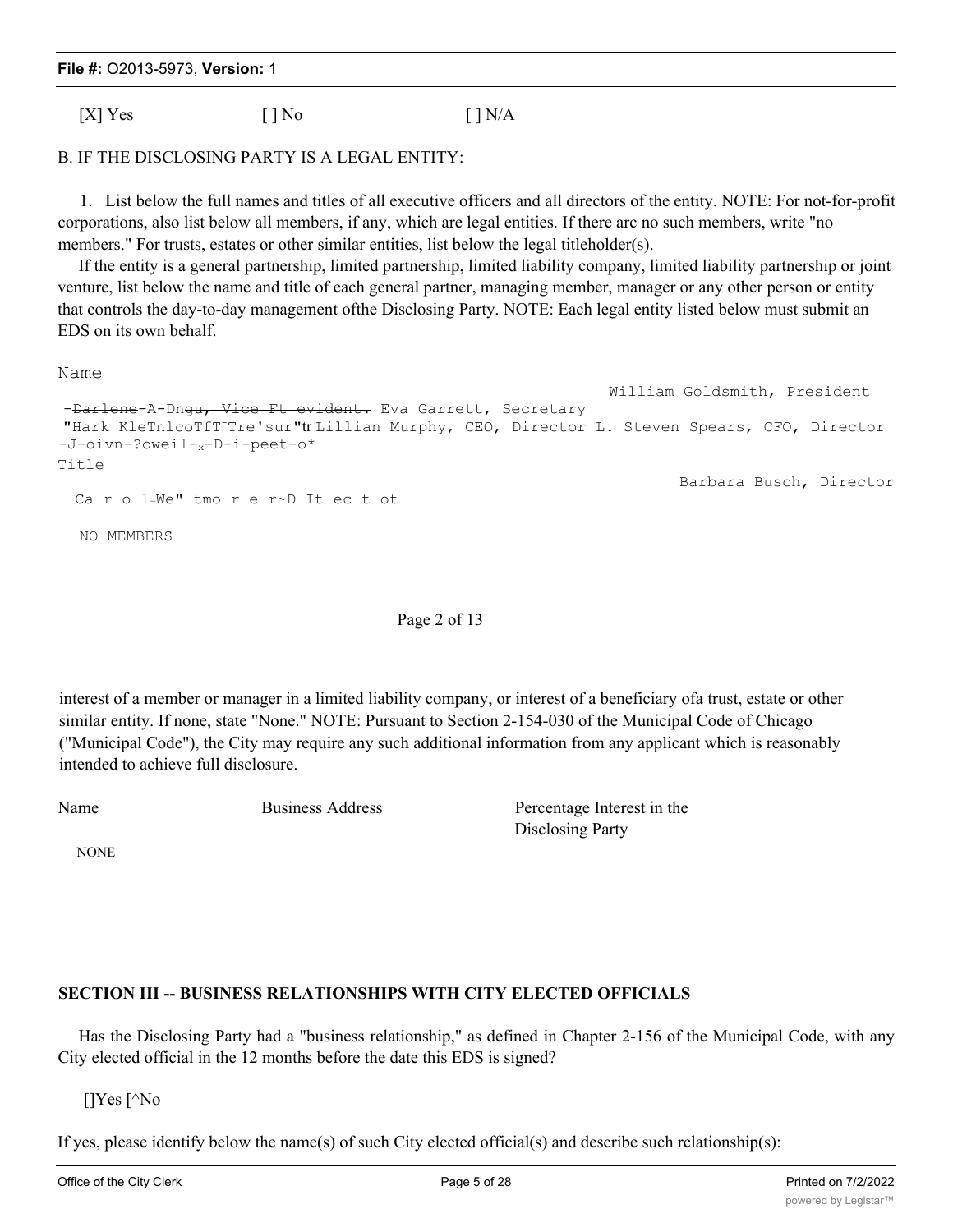## **SECTION IV - DISCLOSURE OF SUBCONTRACTORS AND OTHER RETAINED PARTIES**

The Disclosing Party must disclose the name and business address of each subcontractor, attorney, lobbyist, accountant, consultant and any other person or entity whom the Disclosing Party has retained or expects to retain in connection with the Matter, as well as the nature ofthe relationship, and the total amount of the fees paid or estimated to be paid. The Disclosing Party is not required to disclose employees who are paid solely through the Disclosing Party's regular payroll.

"Lobbyist" means any person or entity who undertakes to influence any legislative or administrative action on behalf of any person or entity other than: (1) a not-for-profit entity, on an unpaid basis, or (2) himself. "Lobbyist" also means any person or entity any part of whose duties as an employee of another includes undertaking to influence any legislative or administrative action.

If the Disclosing Party is uncertain whether a disclosure is required under this Section, the Disclosing Party must either ask the City whether disclosure is required or make the disclosure.

#### Page 3 of 13

| Name (indicate whether Business |         | <b>Relationship to Disclosing Party Fees (indicate whether</b> |                              |
|---------------------------------|---------|----------------------------------------------------------------|------------------------------|
| retained or anticipated         | Address | (subcontractor, attorney,                                      | paid or estimated.) NOTE:    |
| to be retained)                 |         | lobbyist, etc.)                                                | "hourly rate" or "t.b.d." is |
|                                 |         |                                                                | not an acceptable response.  |

(Add sheets if necessary)

[Xf Check here if the Disclosing Party has not retained, nor expects to retain, any such persons or entities.

## **SECTION V -- CERTIFICATIONS**

## A. COURT-ORDERED CHILD SUPPORT COMPLIANCE

Under Municipal Code Section 2-92-415, substantial owners of business entities that contract with the City must remain in compliance with their child support obligations throughout the contract's term.

Has any person who directly or indirectly owns 10% or more ofthe Disclosing Party been declared in arrearage on any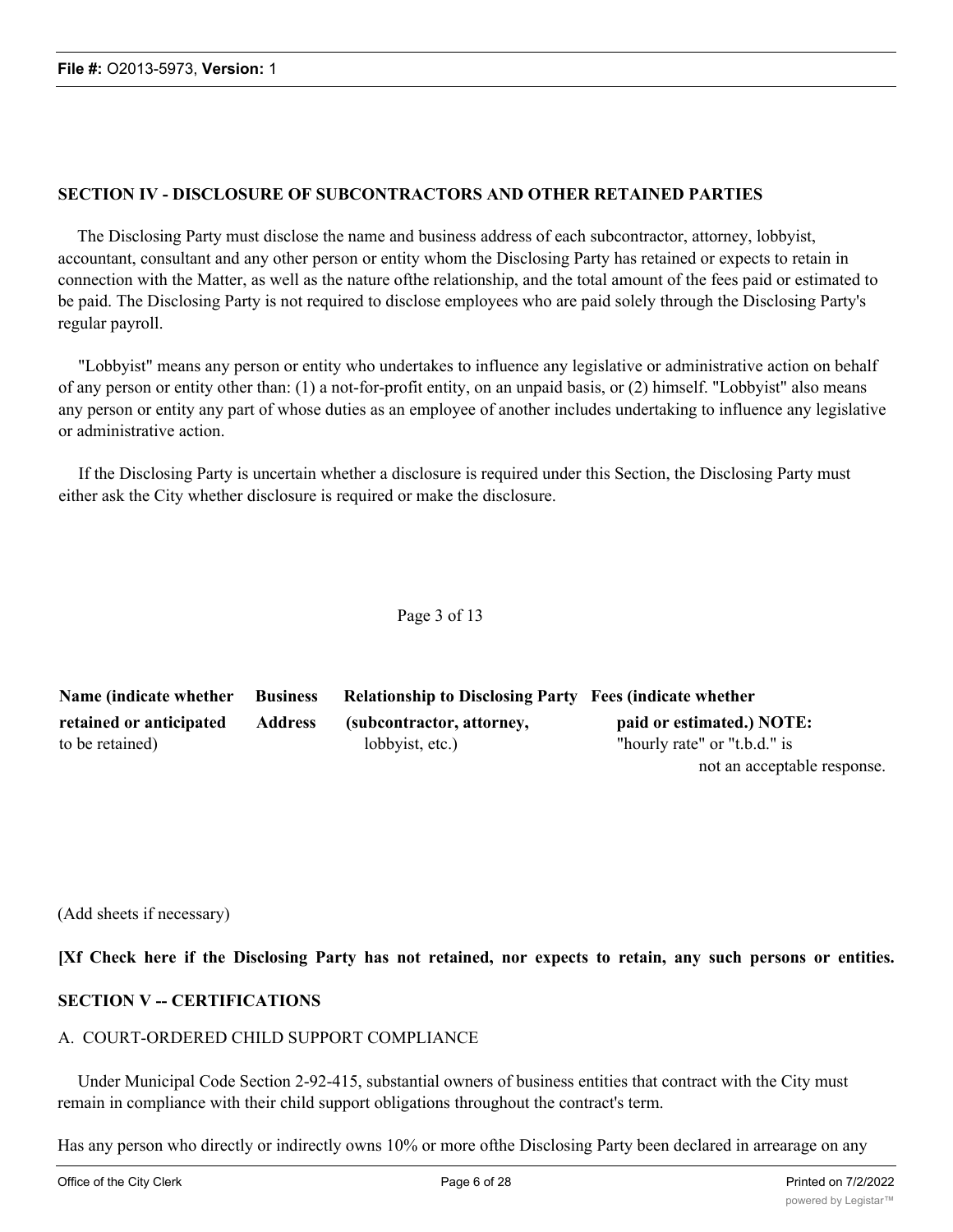|  | File #: O2013-5973, Version: 1 |  |  |
|--|--------------------------------|--|--|
|--|--------------------------------|--|--|

child support obligations by any Illinois court of competent jurisdiction?

[ ] Yes [ ] No p\$ No person directly or indirectly owns 10% or more of the Disclosing Party.

If "Yes," has the person entered into a court-approved agreement for payment of all support owed and is the person in compliance with that agreement?

[]Yes []No

## B. FURTHER CERTIFICATIONS

1. Pursuant to Municipal Code Chapter 1-23, Article I ("Article I")(which the Applicant should consult for defined terms (e.g., "doing business") and legal requirements), if the Disclosing Party submitting this EDS is the Applicant and is doing business with the City, then the Disclosing Party certifies as follows: (i) neither the Applicant nor any controlling person is currently indicted or charged with, or has admitted guilt of, or has ever been convicted of, or placed under supervision for, any criminal offense involving actual, attempted, or conspiracy to commit bribery, theft, fraud, forgery, perjury, dishonesty or deceit against an officer or employee of the City or any sister agency; and (ii) the Applicant understands and acknowledges that compliance with Article I is a continuing requirement for doing business with the City. NOTE: If Article I applies to the Applicant, the permanent compliance timeframe in Article I supersedes some fiveyear compliance timeframes in certifications 2 and 3 below.

#### Page 4 of 13

2. The Disclosing Party and, if the Disclosing Party is a legal entity, all of those persons or entities identified in Section II.B. 1. of this EDS:

- a. are not presently debarred, suspended, proposed for debarment, declared ineligible or voluntarily excluded from any transactions by any federal, state or local unit of government;
- b. have not, within a five-year period preceding the date of this EDS, been convicted ofa criminal offense, adjudged guilty, or had a civil judgment rendered against them in connection with: obtaining, attempting to obtain, or performing a public (federal, state or local) transaction or contract under a public transaction; a violation of federal or state antitrust statutes; fraud; embezzlement; theft; forgery; bribery; falsification or destruction of records; making false statements; or receiving stolen property;
- c. are not presently indicted for, or criminally or civilly charged by, a governmental entity (federal, state or local) with committing any of the offenses set forth in clause B.2.b. of this Section V;
- d. have not, within a five-year period preceding the date of this EDS, had one or more public transactions (federal, state or local) terminated for cause or default; and
- e. have not, within a five-year period preceding the date of this EDS, been convicted, adjudged guilty, or found liable in a civil proceeding, or in any criminal or civil action, including actions concerning environmental violations, instituted by the City or by the federal government, any state, or any other unit of local government.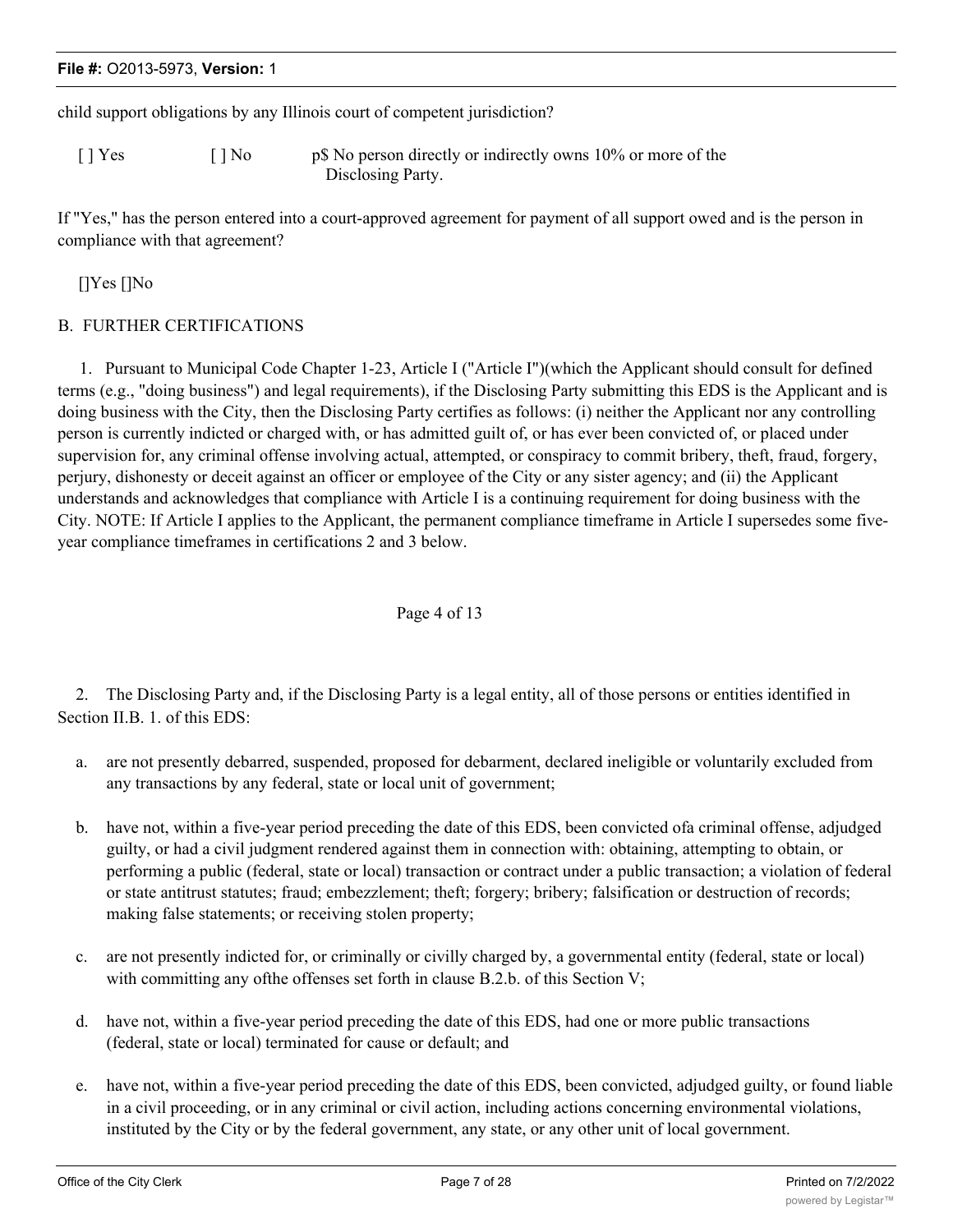3. The certifications in subparts 3, 4 and 5 concern:

• the Disclosing Party;

· any "Contractor" (meaning any contractor or subcontractor used by the Disclosing Party in connection with the Matter, including but not limited to all persons or legal entities disclosed under Section IV, "Disclosure of Subcontractors and Other Retained Parties");

· any "Affiliated Entity" (meaning a person or entity that, directly or indirectly: controls the Disclosing Party, is controlled by the Disclosing Party, or is, with the Disclosing Party, under common control of another person or entity. Indicia of control include, without limitation: interlocking management or ownership; identity of interests among family members, shared facilities and equipment; common use of employees; or organization ofa business entity following the ineligibility of a business entity lo do business with federal or state or local government, including the City, using substantially the same management, ownership, or principals as the ineligible entity); with respect to Contractors, the term Affiliated Entity means a person or entity that directly or indirectly controls the Contractor, is controlled by it, or, with the Contractor, is under common control of another person or entity;

· any responsible official of the Disclosing Party, any Contractor or any Affiliated Entity or any other official, agent or employee of the Disclosing Party, any Contractor or any Affiliated Entity, acting pursuant to the direction or authorization ofa responsible official ofthe Disclosing Party, any Contractor or any Affiliated Entity (collectively "Agents").

## Page 5 of 13

Neither the Disclosing Party, nor any Contractor, nor any Affiliated Entity of either the Disclosing Party or any Contractor nor any Agents have, during the five years before the date this EDS is signed, or, with respect to a Contractor, an Affiliated Entity, or an Affiliated Entity ofa Contractor during the five years before the date ofsuch Contractor's or Affiliated Entity's contract or engagement in connection with the Matter:

- a. bribed or attempted to bribe, or been convicted or adjudged guilty of bribery or attempting to bribe, a public officer or employee ofthe City, the State of Illinois, or any agency ofthe federal government or of any state or local government in the United States of America, in that officer's or employee's official capacity;
- b. agreed or colluded with other bidders or prospective bidders, or been a party to any such agreement, or been convicted or adjudged guilty of agreement or collusion among bidders or prospective bidders, in restraint of freedom of competition by agreement to bid a fixed price or otherwise; or
- c. made an admission ofsuch conduct described in a. or b. above that is a matter of record, but have not been prosecuted for such conduct; or
- d. violated the provisions of Municipal Code Section 2-92-610 (Living Wage Ordinance).

4. Neither the Disclosing Party, Affiliated Entity or Contractor, or any of their employees, officials, agents or partners, is barred from contracting with any unit of state or local government as a result of engaging in or being convicted of (1) bid-rigging in violation of 720 ILCS 5/33E-3; (2) bid-rotating in violation of 720 ILCS 5/33E-4; or (3) any similar offense of any state or of the United States of America that contains the same elements as the offense of bidrigging or bid-rotating.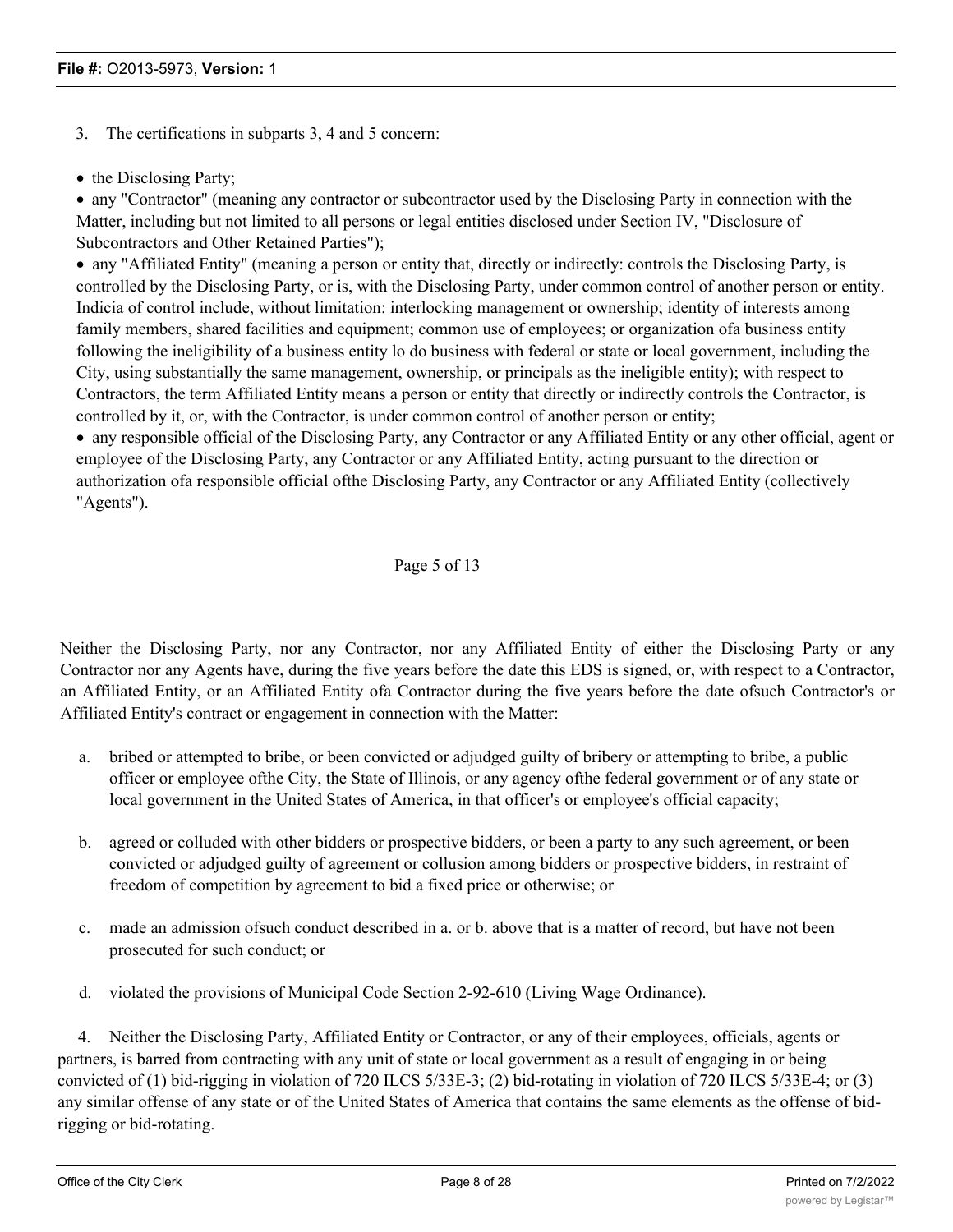5. Neither the Disclosing Party nor any Affiliated Entity is listed on any ofthe following lists maintained by the Office of Foreign Assets Control of the U.S. Department of the Treasury or the Bureau of Industry and Security of the U.S. Department of Commerce or their successors: the Specially Designated Nationals List, the Denied Persons List, the Unverified List, the Entity List and the Debarred List.

6. The Disclosing Party understands and shall comply with the applicable requirements of Chapters 2-55 (Legislative Inspector General), 2-56 (Inspector General) and 2-156 (Governmental Ethics) of the Municipal Code.

7. If the Disclosing Party is unable to certify to any ofthe above statements in this Part B (Further Certifications), the Disclosing Party must explain below:

#### Page 6 of 13

If the letters "NA," the word "None," or no response appears on the lines above, it will be conclusively presumed that the Disclosing Party certified to the above statements.

8. To the best of the Disclosing Party's knowledge after reasonable inquiry, the following is a complete list of all current employees of the Disclosing Party who were, at any time during the 12-month period preceding the execution date of this EDS, an employee, or elected or appointed official, of the City of Chicago (if none, indicate with "N/A" or "none").

9. To the best ofthe Disclosing Party's knowledge after reasonable inquiry, the following is a complete list of all gifts that the Disclosing Party has given or caused to be given, at any time during the 12-month period preceding the execution date of this EDS, to an employee, or elected or appointed official, ofthe City of Chicago. For purposes of this statement, a "gift" does not include: (i) anything made generally available to City employees or to the general public, or (ii) food or drink provided in the course of official City business and having a retail value of less than \$20 per recipient (if none, indicate with "N/A" or "none"). As to any gift listed below, please also list the name ofthe City recipient.

## C. CERTIFICATION OF STATUS AS FINANCIAL INSTITUTION 1. The Disclosing Party

certifies that the Disclosing Party (check one)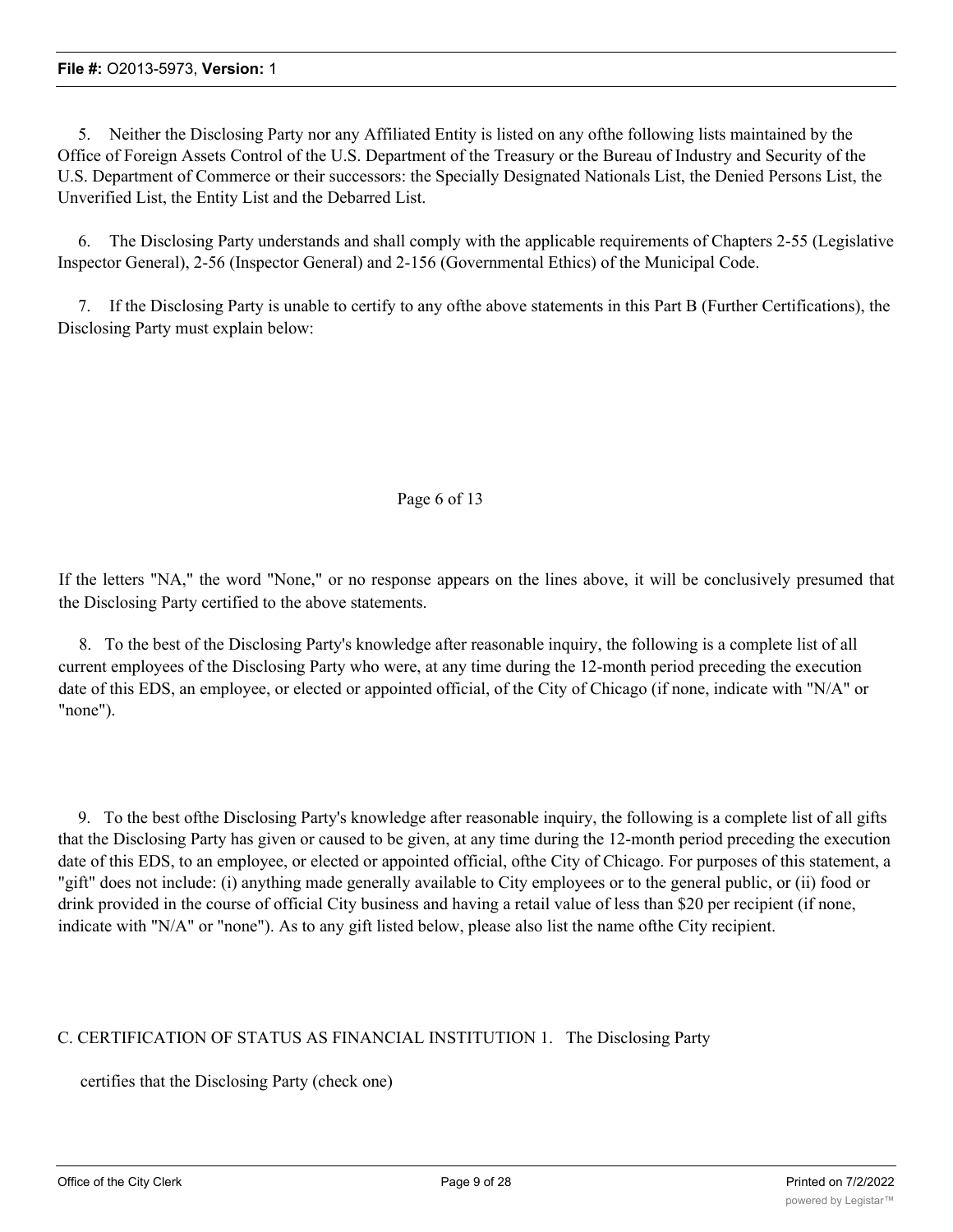a "financial institution" as defined in Section 2-32-455(b) ofthe Municipal Code.

2. If the Disclosing Party IS a financial institution, then the Disclosing Party pledges:

"We are not and will not become a predatory lender as defined in Chapter 2-32 ofthe Municipal Code. We further pledge that none of our affiliates is, and none of them will become, a predatory lender as defined in Chapter 2-32 of the Municipal Code. We understand that becoming a predatory lender or becoming an affiliate ofa predatory lender may result in the loss of the privilege of doing business with the City."

If the Disclosing Party is unable to make this pledge because it or any of its affiliates (as defined in Section 2-32-455(b) ofthe Municipal Code) is a predatory lender within the meaning of Chapter 2-32 ofthe Municipal Code, explain here (attach additional pages if necessary):

#### Page 7 of 13

If the letters "NA," the word "None," or no response appears on the lines above, it will be conclusively presumed that the Disclosing Party certified to the above statements.

## D. CERTIFICATION REGARDING INTEREST IN CITY BUSINESS

Any words or terms that are defined in Chapter 2-156 of the Municipal Code have the same meanings when used in this Part D.

1. In accordance with Section 2-156-110 of the Municipal Code: Does any official or employee of the City have a financial interest in his or her own name or in the name of any other person or entity in the Matter?  $JY$ es j $^{\wedge}$ No

NOTE: Ifyou checked "Yes" to Item D.l., proceed to Items D.2. and D.3. Ifyou checked "No" to Item D.l., proceed to Part E.

2. Unless sold pursuant to a process of competitive bidding, or otherwise permitted, no City elected official or employee shall have a financial interest in his or her own name or in the name of any other person or entity in the purchase of any property that (i) belongs to the City, or (ii) is sold for taxes or assessments, or (iii) is sold by virtue of legal process at the suit ofthe City (collectively, "City Property Sale"). Compensation for property taken pursuant to the City's eminent domain power does not constitute a financial interest within the meaning of this Part D.

Does the Matter involve a City Property Sale?

t ] Yes [ ] No

3. If you checked "Yes" to Item D.l., provide the names and business addresses ofthe City officials or employees having such interest and identify the nature ofsuch interest: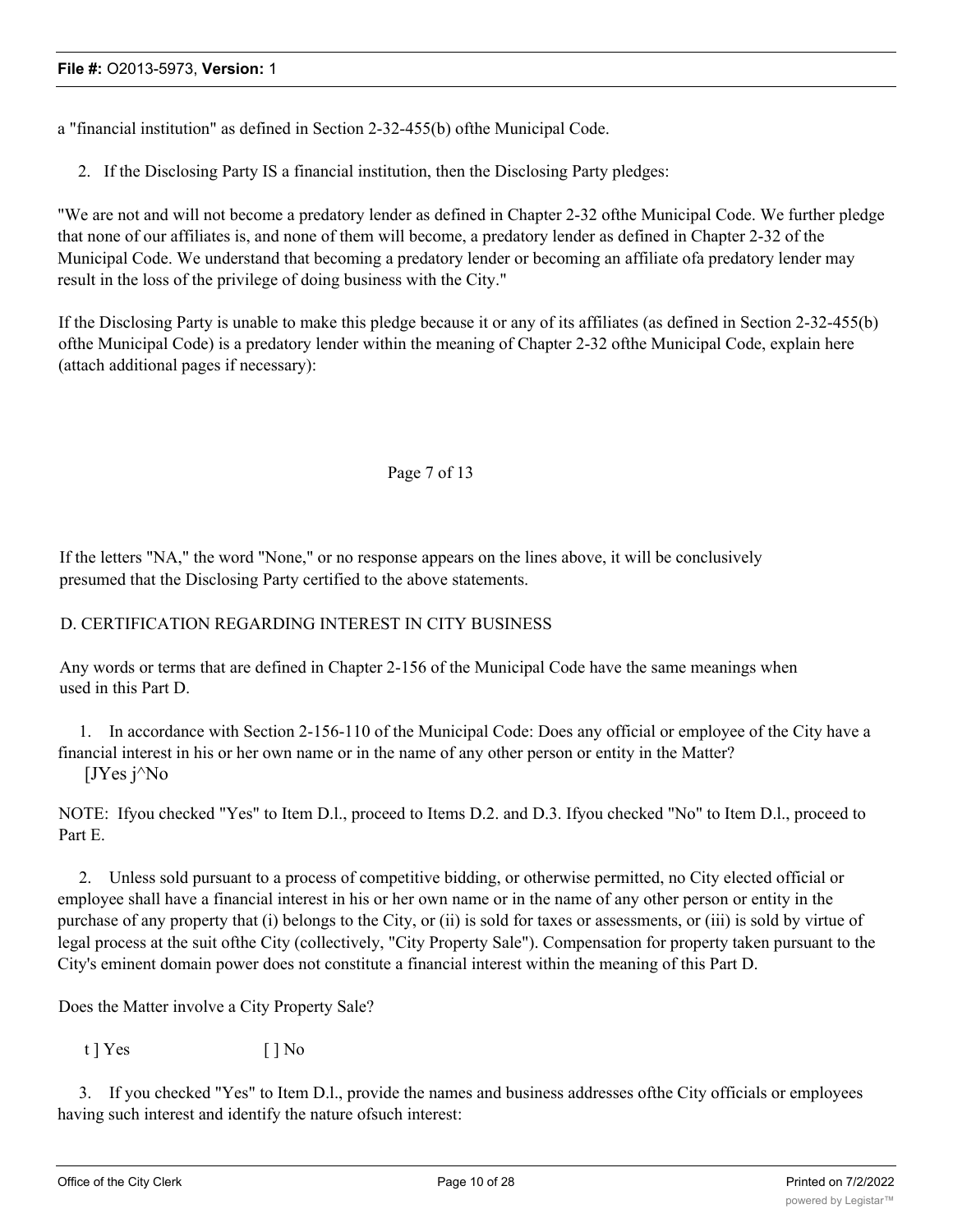Name Business Address Nature of Interest

4. The Disclosing Party further certifies that no prohibited financial interest in the Matter will be acquired by any City official or employee.

## E. CERTIFICATION REGARDING SLAVERY ERA BUSINESS

Please check either 1. or 2. below. If the Disclosing Party checks 2., the Disclosing Party must disclose below or in an attachment to this EDS all information required by paragraph 2. Failure to

Page 8 of 13

comply with these disclosure requirements may make any contract entered into with the City in connection with the Matter voidable by the City.

y 1. The Disclosing Party verifies that the Disclosing Party has searched any and all records of the Disclosing Party and any and all predecessor entities regarding records of investments or profits from slavery or slaveholder insurance policies during the slavery era (including insurance policies issued to slaveholders that provided coverage for damage to or injury or death of their slaves), and the Disclosing Party has found no such records.

2. The Disclosing Party verifies that, as a result of conducting the search in step 1 above, the Disclosing Party has found records of investments or profits from slavery or slaveholder insurance policies. The Disclosing Party verifies that the following constitutes full disclosure of all such records, including the names of any and all slaves or slaveholders described in those records:

## **SECTION VI - CERTIFICATIONS FOR FEDERALLY FUNDED MATTERS**

NOTE: If the Matter is federally funded, complete this Section VI. If the Matter is not federally funded, proceed to Section VII. For purposes of this Section VI, tax credits allocated by the City and proceeds of debt obligations of the City are not federal funding.

## A. CERTIFICATION REGARDING LOBBYING

1. List below the names of all persons or entities registered under the federal Lobbying Disclosure Act of 1995 who have made lobbying contacts on behalf of the Disclosing Party with respect to the Matter: (Add sheets if necessary):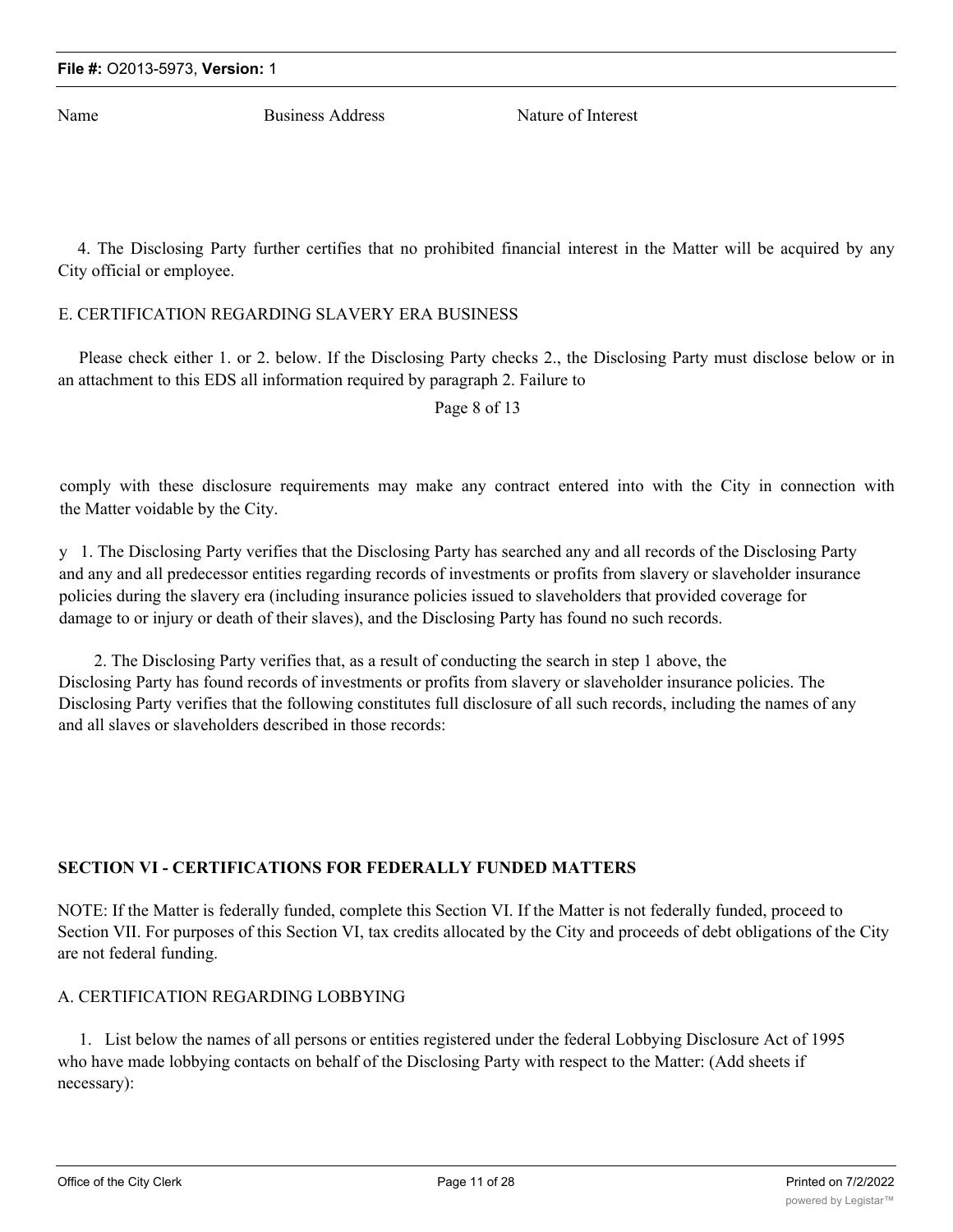(If no explanation appears or begins on the lines above, or if the letters "NA" or if the word "None" appear, it will be conclusively presumed that the Disclosing Party means that NO persons or entities registered under the Lobbying Disclosure Act of 1995 have made lobbying contacts on behalf of the Disclosing Party with respect to the Matter.)

2. The Disclosing Party has not spent and will not expend any federally appropriated funds to pay any person or entity listed in Paragraph A.l. above for his or her lobbying activities or to pay any person or entity to influence or attempt to influence an officer or employee of any agency, as defined by applicable federal law, a member of Congress, an officer or employee of Congress, or an employee of a member of Congress, in connection with the award of any federally funded contract, making any federally funded grant or loan, entering into any cooperative agreement, or to extend, continue, renew, amend, or modify any federally funded contract, grant, loan, or cooperative agreement.

Page 9 of 13

3. The Disclosing Party will submit an updated certification at the end of each calendar quarter in which there occurs any event that materially affects the accuracy of the statements and information set forth in paragraphs A.l. and A.2. above.

4. The Disclosing Party certifies that either: (i) it is not an organization described in section  $501(c)(4)$  of the Internal Revenue Code of 1986; or (ii) it is an organization described in section  $501(c)(4)$  of the Internal Revenue Code of 1986 but has not engaged and will not engage in "Lobbying Activities".

5. If the Disclosing Party is the Applicant, the Disclosing Party must obtain certifications equal in form and substance to paragraphs A.l. through A.4. above from all subcontractors before it awards any subcontract and the Disclosing Party must maintain all such subcontractors' certifications for the duration of the Matter and must make such certifications promptly available to the City upon request.

## B. CERTIFICATION REGARDING EQUAL EMPLOYMENT OPPORTUNITY

If the Matter is federally funded, federal regulations require the Applicant and all proposed subcontractors to submit the following information with their bids or in writing at the outset of negotiations.

Is the Disclosing Party the Applicant?

 $[ ]$  Yes  $[ ]$  No

If "Yes," answer the three questions below:

1. Have you developed and do you have on file affirmative action programs pursuant to applicable federal regulations? (Sec 41 CFR Part 60-2.)

 $[ ]$  Yes  $[ ]$  No

2. Have you filed with the Joint Reporting Committee, the Director of the Office of Federal Contract Compliance Programs, or the Equal Employment Opportunity Commission all reports due under the applicable filing requirements?

 $[ ]$  Yes  $[ ]$  No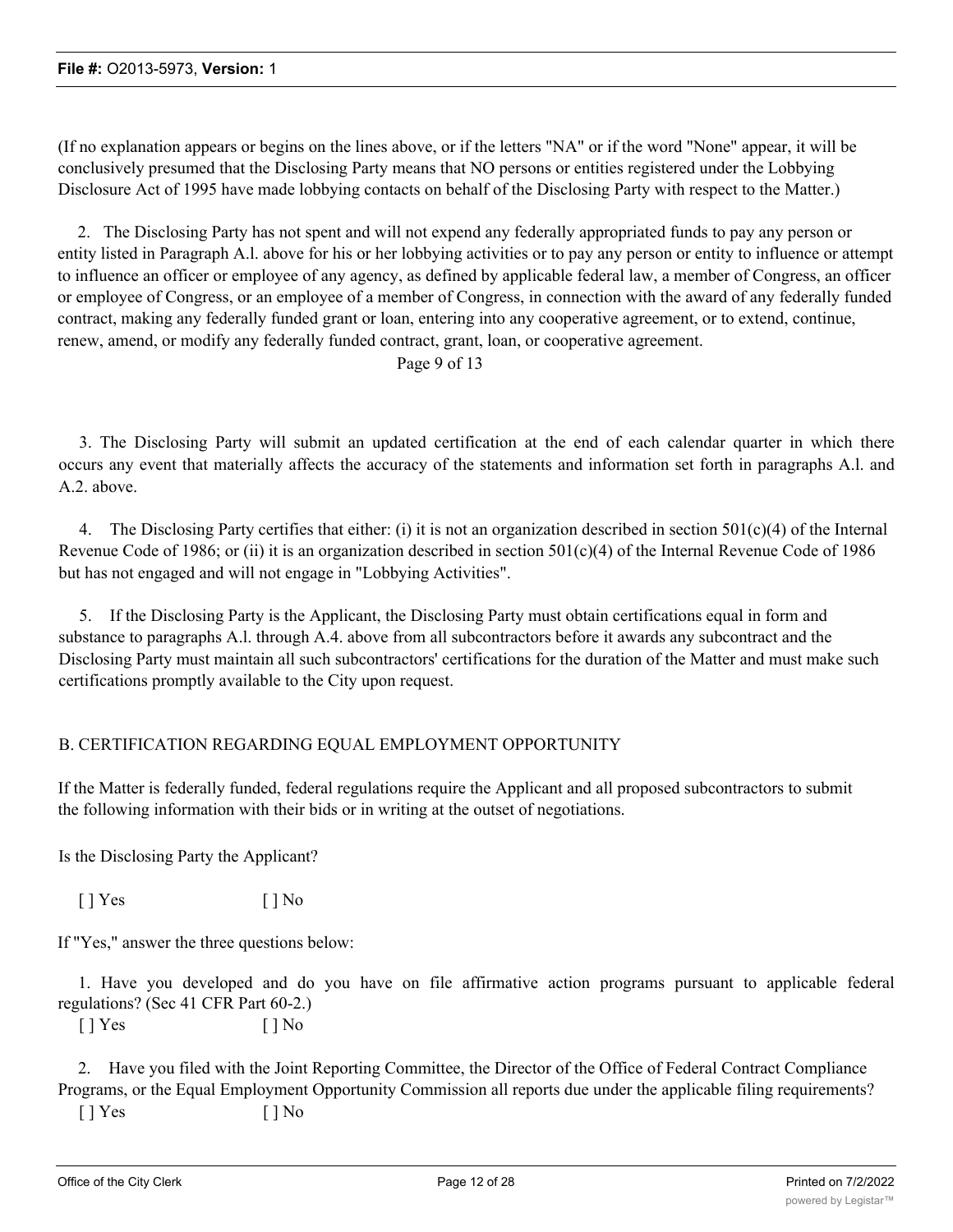3. Have you participated in any previous contracts or subcontracts subject to the equal opportunity clause?

[]Yes I JNo

If you checked "No" to question 1. or 2. above, please provide an explanation:

Page 10 of 13

## **SECTION VII - ACKNOWLEDGMENTS, CONTRACT INCORPORATION, COMPLIANCE, PENALTIES, DISCLOSURE**

The Disclosing Party understands and agrees that:

A. The certifications, disclosures, and acknowledgments contained in this EDS will become part of any contract or other agreement between the Applicant and the City in connection with the Matter, whether procurement, City assistance, or other City action, and are material inducements to the City's execution of any contract or taking other action with respect to the Matter. The Disclosing Party understands that it must comply with all statutes, ordinances, and regulations on which this EDS is based.

B. The City's Governmental Ethics and Campaign Financing Ordinances, Chapters 2-156 and 2-164 of the Municipal Code, impose certain duties and obligations on persons or entities seeking City contracts, work, business, or transactions. The full text of these ordinances and a training program is available on line at www.cityofchicago.org/Ethics <http://www.cityofchicago.org/Ethics>, and may also be obtained from the City's Board of Ethics, 740 N.

Sedgwick St., Suite 500, Chicago, IL 60610, (312) 744-9660. The Disclosing Party must comply fully with the applicable ordinances.

C. If the City determines that any information provided in this EDS is false, incomplete or inaccurate, any contract or other agreement in connection with which it is submitted may be rescinded or be void or voidable, and the City may pursue any remedies under the contract or agreement (if not rescinded or void), at law, or in equity, including terminating the Disclosing Party's participation in the Matter and/or declining to allow the Disclosing Party to participate in other transactions with the City. Remedies at law for a false statement of material fact may include incarceration and an award to the City of treble damages.

D. It is the City's policy to make this document available to the public on its Internet site and/or upon request. Some or all of the information provided on this EDS and any attachments to this EDS may be made available to the public on the Internet, in response to a Freedom of Information Act request, or otherwise. By completing and signing this EDS, the Disclosing Party waives and releases any possible rights or claims which it may have against the City in connection with the public release of information contained in this EDS and also authorizes the City to verify the accuracy of any information submitted in this EDS.

E. The information provided in this EDS must be kept current. In the event of changes, the Disclosing Party must supplement this EDS up to the time the City takes action on the Matter. If the Matter is a contract being handled by the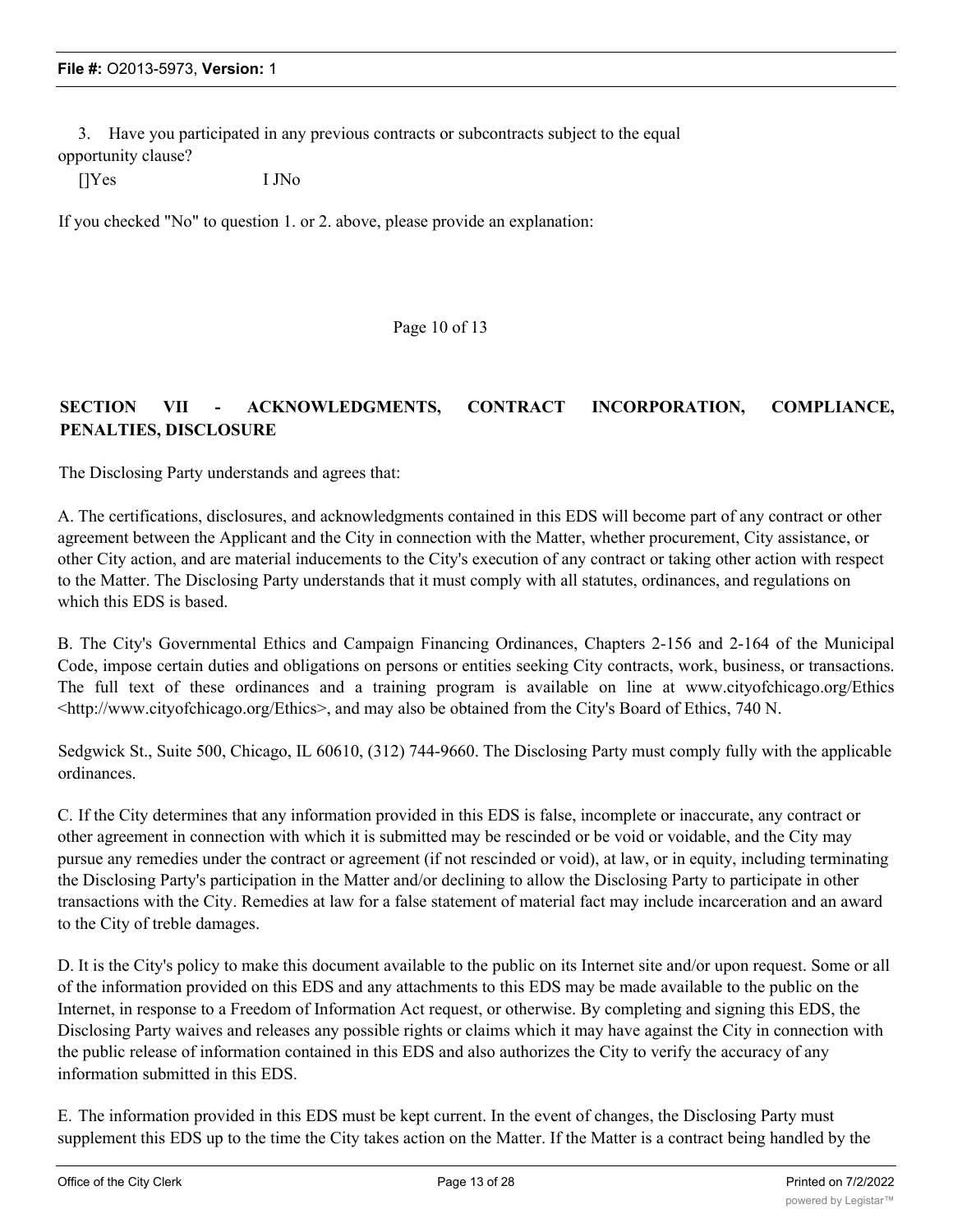City's Department of Procurement Services, the Disclosing Party must update this EDS as the contract requires. NOTE: With respect to Matters subject to Article I of Chapter 1-23 ofthe Municipal Code (imposing PERMANENT INELIGIBILITY for certain specified offenses), the information provided herein regarding eligibility must be kept current for a longer period, as required by Chapter 1-23 and Section 2-154-020 ofthe Municipal Code.

The Disclosing Party represents and warrants that:

## Page 11 of 13

F.I. The Disclosing Party is not delinquent in the payment of any tax administered by the Illinois Department of Revenue, nor are the Disclosing Party or its Affiliated Entities delinquent in paying any fine, fee, tax or other charge owed to the City. This includes, but is not limited to, all water charges, sewer charges, license fees, parking tickets, property taxes or sales taxes.

F.2 If the Disclosing Party is the Applicant, the Disclosing Party and its Affiliated Entities will not use, nor permit their subcontractors to use, any facility listed by the U.S. E.P.A. on the federal Excluded Parties List System ("EPLS") maintained by the U. S. General Services Administration.

F.3 If the Disclosing Party is the Applicant, the Disclosing Party will obtain from any contractors/subcontractors hired or to be hired in connection with the Matter certifications equal in form and substance to those in F.l. and F.2. above and will not, without the prior written consent of the City, use any such contractor/subcontractor that does not provide such certifications or that the Disclosing Party has reason to believe has not provided or cannot provide truthful certifications.

NOTE: If the Disclosing Party cannot certify as to any of the items in F.l., F.2. or F.3. above, an explanatory statement must be attached to this EDS.

## **CERTIFICATION**

Under penalty of perjury, the person signing below: (1) warrants that he/she is authorized to execute this EDS and Appendix A (if applicable) on behalf of the Disclosing Party, and (2) warrants that all certifications and statements contained in this EDS and Appendix A (if applicable) are true, accurate and complete as of the date furnished to the City.

(Print or type name of Disclosing Party)

(Sign here)

*1^m^\±£^-A^^LV2*

| (Print                        | or | type | name | of | person | signing) | (Print | or |
|-------------------------------|----|------|------|----|--------|----------|--------|----|
|                               |    |      |      |    |        |          |        |    |
| type title of person signing) |    |      |      |    |        |          |        |    |
|                               |    |      |      |    |        |          |        |    |
| 1VU UIIU LJ V                 |    |      |      |    |        |          |        |    |
|                               |    |      |      |    |        |          |        |    |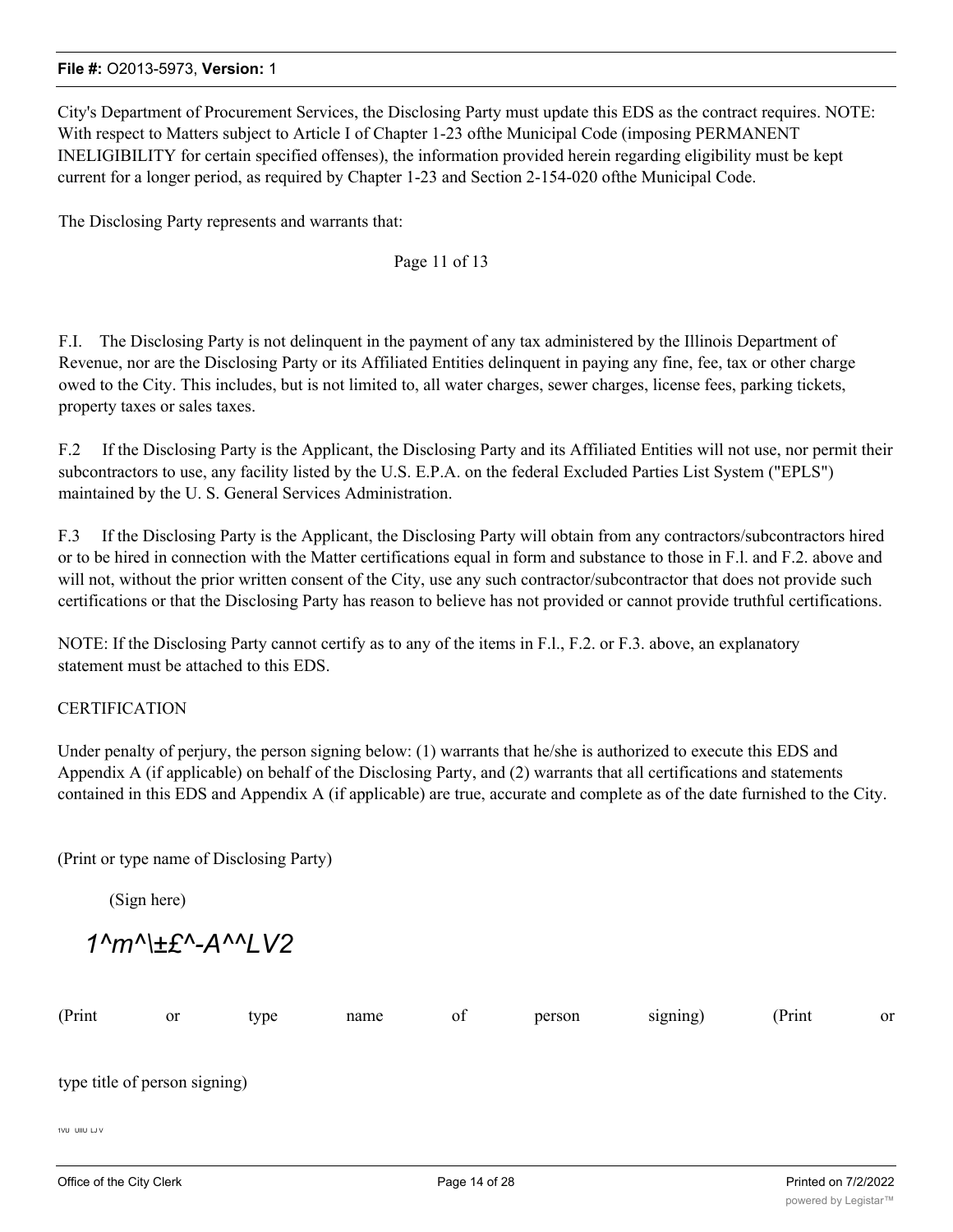Cfc©/L Signed and. sworn to before me on (date) rounty,  $ZTJlinOt^{\wedge}$  (stke). Notary Public. Commission expires

Page 12 of 13

*OFFICIAL SEAL\* JOSEFINA GOMEZ-KARA& . i NOTARY PUBLIC-STATE OF ILUNOIS \$<br>∖ MY COMMISSION EXPKE&OSWfl\* S \ MY COMMISSION EXPKE&OSWfl\*

### **CITY OF CHICAGO ECONOMIC DISCLOSURE STATEMENT AND AFFIDAVIT APPENDIX A**

## **FAMILIAL RELATIONSHIPS WITH ELECTED CITY OFFICIALS AND DEPARTMENT HEADS**

## **This Appendix is to be completed only by (a) the Applicant, and (b) any legal entity which has a direct ownership interest in the Applicant exceeding 7.5 percent. It is not to be completed by any legal entity which has only an indirect ownership interest in the Applicant.**

Under Municipal Code Section 2-154-015, the Disclosing Party must disclose whether such Disclosing Party or any "Applicable Party" or any Spouse or Domestic Partner thereof currently has a "familial relationship" with any elected city official or department head. A "familial relationship" exists if, as ofthe date this EDS is signed, the Disclosing Party or any "Applicable Party" or any Spouse or Domestic Partner thereof is related to the mayor, any alderman, the city clerk, the city treasurer or any city department head as spouse or domestic partner or as any of the following, whether by blood or adoption: parent, child, brother or sister, aunt or uncle, niece or nephew, grandparent, grandchild, father-in-law, mother -in-law, son-in-law, daughter-in-law, stepfather or stepmother, stepson or stepdaughter, stepbrother or stepsister or halfbrother or half-sister.

"Applicable Party" means (1) all executive officers ofthe Disclosing Party listed in Section II.B. 1.a., if the Disclosing Party is a corporation; all partners ofthe Disclosing Party, if the Disclosing Party is a general partnership; all general partners and limited partners ofthe Disclosing Party, if the Disclosing Party is a limited partnership; all managers, managing members and members of the Disclosing Party, if the Disclosing Party is a limited liability company; (2) all principal officers of the Disclosing Party; and (3) any person having more than a 7.5 percent ownership interest in the Disclosing Party. "Principal officers" means the president, chief operating officer, executive director, chief financial officer, treasurer or secretary ofa legal entity or any person exercising similar authority.

Does the Disclosing Party or any "Applicable Party" or any Spouse or Domestic Partner thereof currently have a "familial relationship" with an elected city official or department head?

[ ] Yes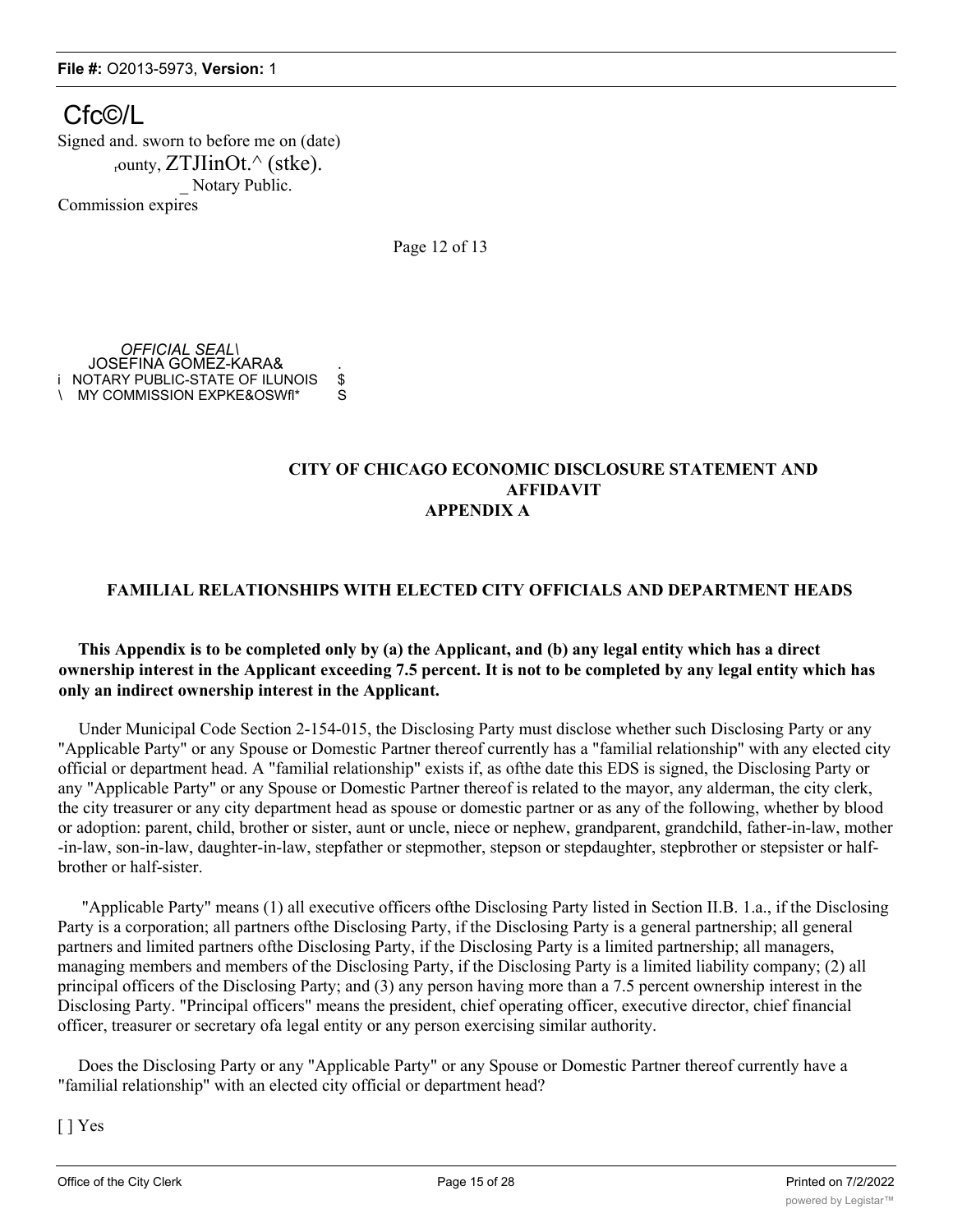If yes, please identify below (1) the name and title ofsuch person, (2) the name ofthe legal entity to which such person is connected; (3) the name and title ofthe elected city official or department head to whom such person has a familial relationship, and (4) the precise nature of such familial relationship.

Page 13 of 13

## **CITY OF CHICAGO ECONOMIC DISCLOSURE STATEMENT AND AFFIDAVIT**

#### **SECTION I - GENERAL INFORMATION**

A. Legal name of the Disclosing Party submitting this EDS. Include d/b/a/ if applicable: MPS Community I, LLC

#### **Check ONE of the following three boxes:**

Indicate whether the Disclosing Party submitting this EDS is:

| 1. [7 the Applicant]<br><b>OR</b>                                                                         |                                                                                                                                                                                                                                                                                       |                   |                                   |        |                        |
|-----------------------------------------------------------------------------------------------------------|---------------------------------------------------------------------------------------------------------------------------------------------------------------------------------------------------------------------------------------------------------------------------------------|-------------------|-----------------------------------|--------|------------------------|
| <b>OR</b>                                                                                                 | 2. [j a legal entity holding a direct or indirect interest in the Applicant. State the legal name of the<br>2. Applicant in which the Disclosing Party holds an interest:<br>3. [] a legal entity with a right of control (see Section IT.B.l.) State the legal name of the entity in |                   |                                   |        |                        |
| which the Disclosing Party holds a right of control:                                                      |                                                                                                                                                                                                                                                                                       |                   |                                   |        |                        |
| B. Business address of the Disclosing Party:                                                              | r.u r»- 1 • n *                                                                                                                                                                                                                                                                       |                   | 120 S. LaSalle Street, Suite 1850 |        |                        |
|                                                                                                           |                                                                                                                                                                                                                                                                                       | Chicago, IL 60603 |                                   |        |                        |
| C.<br>Telephone:<br><mailto:ddugo@mercyhousing.org></mailto:ddugo@mercyhousing.org>                       | 312-447-4536                                                                                                                                                                                                                                                                          | Fax:              | 877-228-4917                      | Email: | ddugo@mercyhousing.org |
| Xl<br>D. Name ot contact person:                                                                          | Darlene A. Dugo                                                                                                                                                                                                                                                                       |                   |                                   |        |                        |
| E. Federal Employer Identification No. (if you have one):                                                 |                                                                                                                                                                                                                                                                                       |                   |                                   |        |                        |
| F. Brief description of contract, transaction or other undertaking (referred to below as the "Matter") to |                                                                                                                                                                                                                                                                                       |                   |                                   |        |                        |

which this EDS pertains. (Include project number and location of property, if applicable):

MPS Community I, LLC wishes to receive City owned property and or land as part of the Micro Markets Recover Program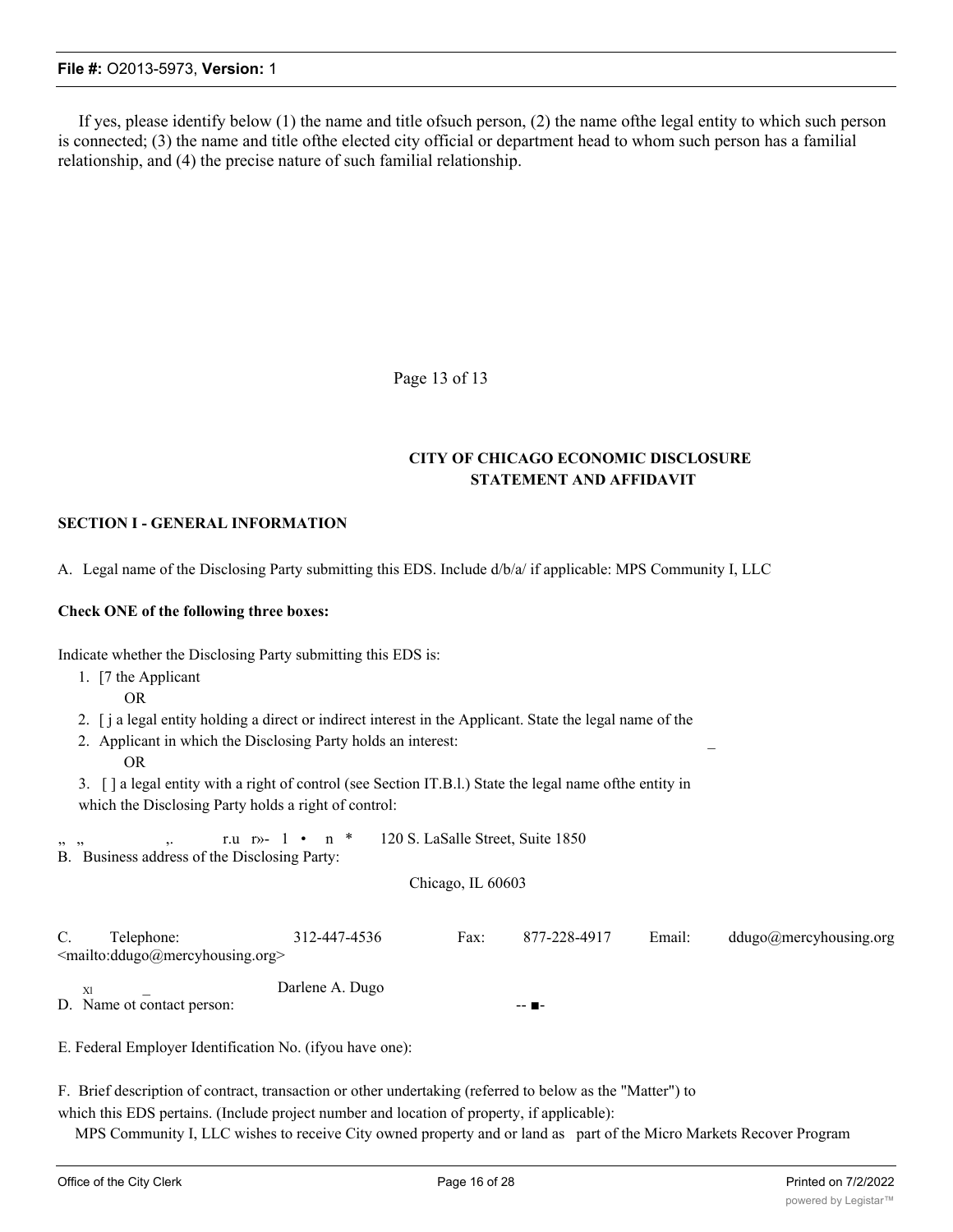(MMRP), which would allow the LLC to transfer troubled Bunding and or TanH~as part ot TThlTTiiTghborhood stabilization efforts under MMKF.

**HED** 

G. Which City agency or department is requesting this EDS?

If the Matter is a contract being handled by the City's Department of Procurement Services, please complete the following:

| Specification $#$ | na | and Contract $#$ | na |
|-------------------|----|------------------|----|
|                   |    |                  |    |

# Page 1 of 13 **SECTION II - DISCLOSURE OF OWNERSHIP INTERESTS**

## A. NATURE OF THE DISCLOSING PARTY

Person Publicly registered business corporation Privately held business corporation Sole proprietorship General partnership Limited partnership Trust [X] Limited liability company [ ] Limited liability partnership [] Joint venture [ ] Not-for-profit corporation (Is the not-for-profit corporation also a  $501(c)(3)$ )?  $[ ]$  Yes  $[ ]$  No [ ] Other (please specify)

2. For legal entities, the state (or foreign country) of incorporation or organization, if applicable: Illinois

3. For legal entities not organized in the State of Illinois: Has the organization registered to do business in the State of Illinois as a foreign entity?

 $[ ]$  Yes  $[ ]$  No  $y$ <sup>N/A</sup>

#### B. IF THE DISCLOSING PARTY IS A LEGAL ENTITY:

1. List below the full names and titles of all executive officers and all directors of the entity. NOTE: For not-for-profit corporations, also list below all members, if any, which are legal entities. If there are no such members, write "no members." For trusts, estates or other similar entities, list below the legal titlcholder(s).

If the entity is a general partnership, limited partnership, limited liability company, limited liability partnership or joint venture, list below the name and title of each general partner, managing member, manager or any other person or entity that controls the day-to-day management of the Disclosing Party. NOTE: Each legal entity listed below must submit an EDS on its own behalf.

Title

Sole Managing Member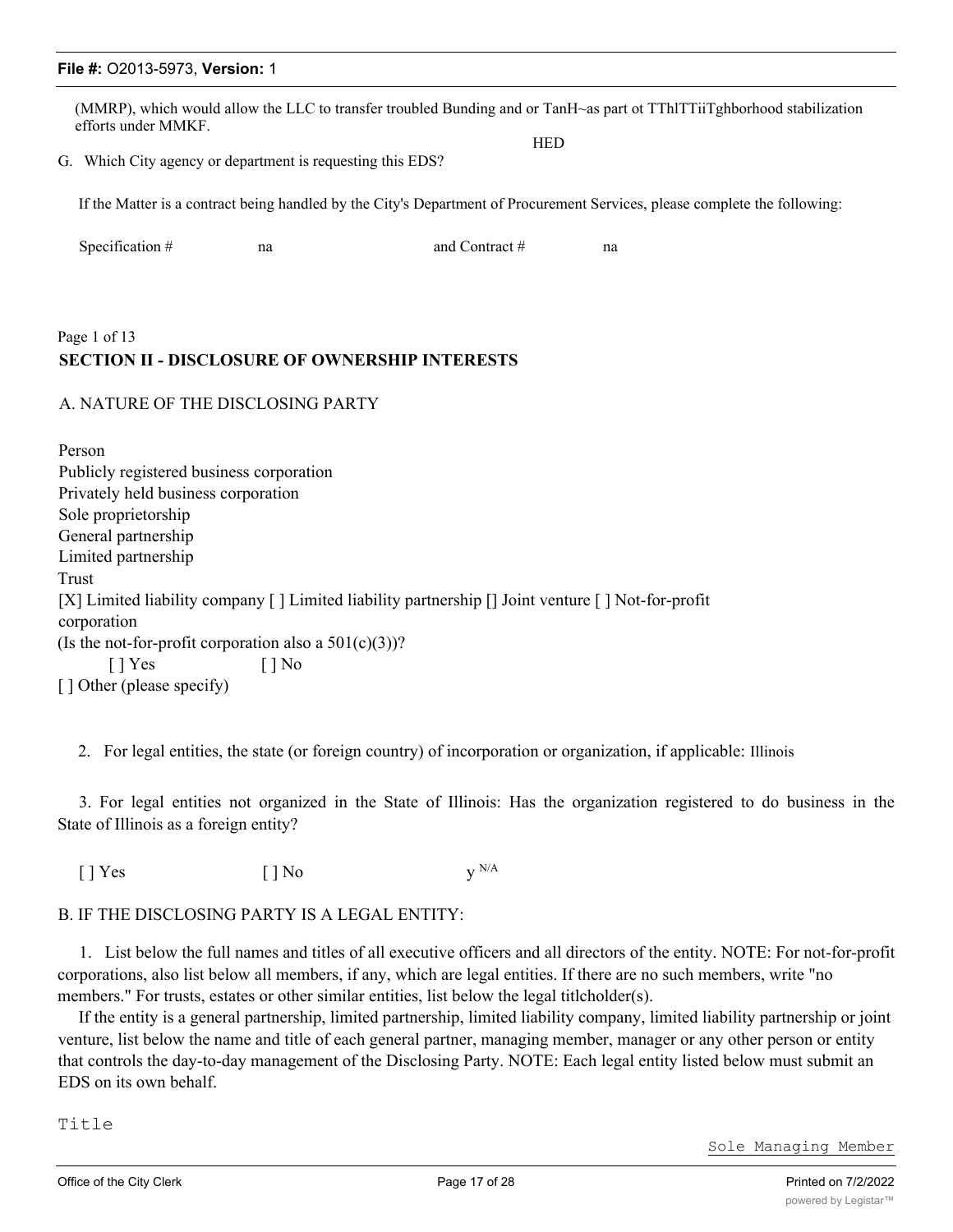President

Darlene A. Dugo

Eva Garrett TTarTTTrTeTmcoTT"

2. Please provide the following information concerning each person or entity having a direct or indirect beneficial interest (including ownership) in excess of 7.5% ofthe Disclosing Party. Examples of such an interest include shares in a corporation, partnership interest in a partnership or joint venture,

Page 2 of 13

interest of a member or manager in a limited liability company, or interest ofa beneficiary ofa trust, estate or other similar entity. If none, state "None." NOTE: Pursuant to Section 2-154-030 ofthe Municipal Code of Chicago ("Municipal Code"), the City may require any such additional information from any applicant which is reasonably intended to achieve full disclosure.

| Name | Business Address                                                | Percentage Interest in the |
|------|-----------------------------------------------------------------|----------------------------|
|      | Mercy Portfolio Services 120 S. LaSalle Street Disclosing Party |                            |
|      | Suite 1850                                                      | 100 0/0                    |
|      | Chicago, IL 60603                                               |                            |

## **SECTION III -- BUSINESS RELATIONSHIPS WITH CITY ELECTED OFFICIALS**

Has the Disclosing Party had a "business relationship," as defined in Chapter 2-156 ofthe Municipal Code, with any City elected official in the 12 months before the date this EDS is signed?

[JYes [^No

If yes, please identify below the name(s) of such City elected official(s) and describe such relationship(s):

## **SECTION IV -- DISCLOSURE OF SUBCONTRACTORS AND OTHER RETAINED PARTIES**

The Disclosing Party must disclose the name and business address of each subcontractor, attorney, lobbyist, accountant, consultant and any other person or entity whom the Disclosing Party has retained or expects to retain in connection with the Matter, as well as the nature ofthe relationship, and the total amount of the fees paid or estimated to be paid. The Disclosing Party is not required to disclose employees who are paid solely through the Disclosing Party's regular payroll.

"Lobbyist" means any person or entity who undertakes to influence any legislative or administrative action on behalf of any person or entity other than: (1) a not-for-profit entity, on an unpaid basis, or (2) himself. "Lobbyist" also means any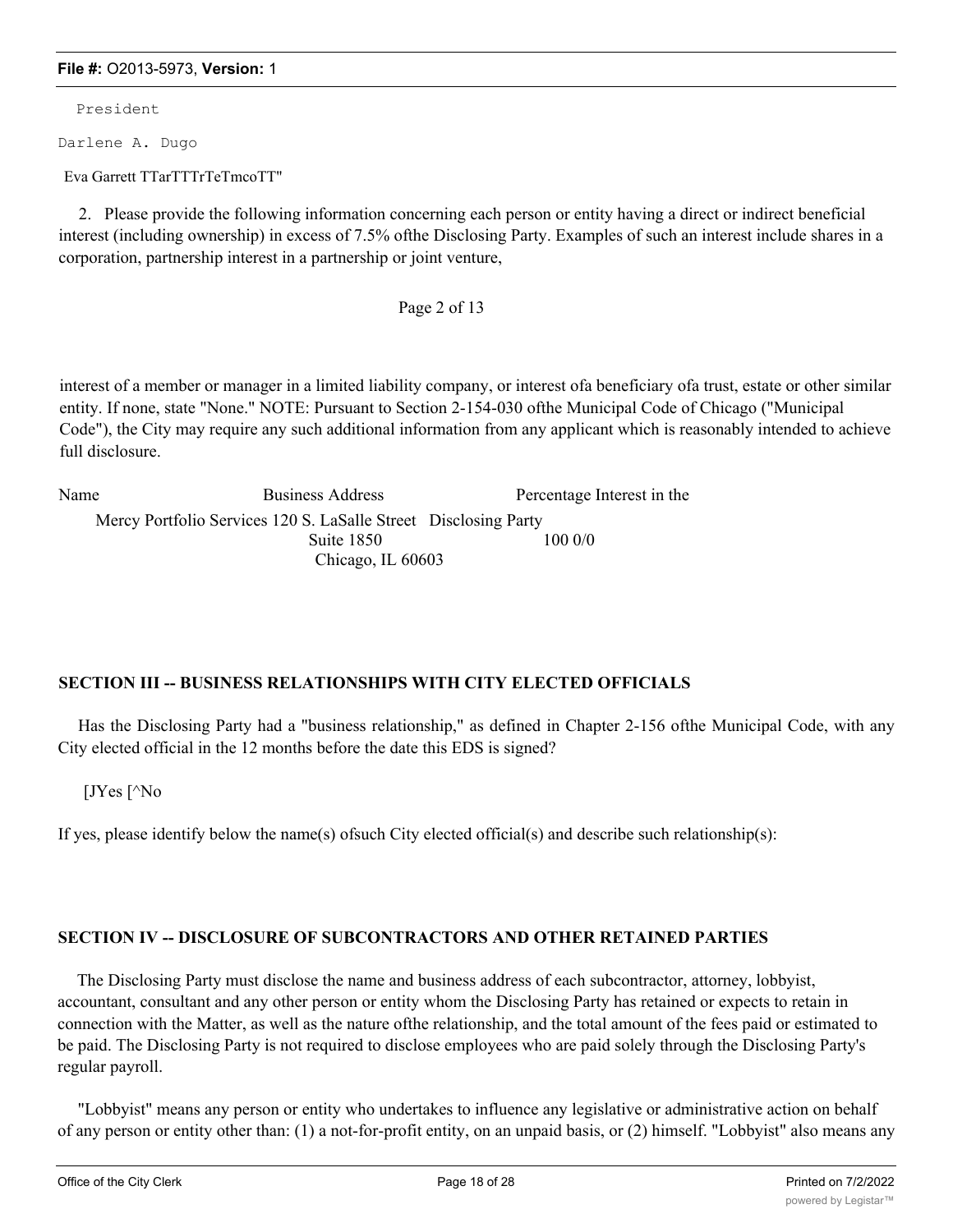person or entity any part of whose duties as an employee of another includes undertaking to influence any legislative or administrative action.

If the Disclosing Party is uncertain whether a disclosure is required under this Section, the Disclosing Party must either ask the City whether disclosure is required or make the disclosure.

Page 3 of 13

| Name (indicate whether                        | <b>Business</b> |                 |                           | Relationship to Disclosing Party Fees (indicate whether                 |
|-----------------------------------------------|-----------------|-----------------|---------------------------|-------------------------------------------------------------------------|
| retained or anticipated                       | <b>Address</b>  |                 | (subcontractor, attorney, | paid or estimated.) NOTE:                                               |
| to be retained)                               |                 | lobbyist, etc.) |                           | "hourly rate" or "t.b.d." is<br>not an acceptable response. Anticipated |
| - 180 Properties 8707 Skokie Blvd. Skokie, IL |                 |                 | Estimated-?20,000         |                                                                         |
|                                               |                 | Contractor      |                           |                                                                         |

Established Fee Schedule

Board-Up, Yard Care

(Add sheets if necessary)

## [ ] Check here if the Disclosing Party has not retained, nor expects to retain, any such persons or entities.

## **SECTION V -- CERTIFICATIONS**

## A. COURT-ORDERED CHILD SUPPORT COMPLIANCE

Under Municipal Code Section 2-92-415, substantial owners of business entities that contract with the City must remain in compliance with their child support obligations throughout the contract's term.

Has any person who directly or indirectly owns 10% or more ofthe Disclosing Party been declared in arrearage on any child support obligations by any Illinois court of competent jurisdiction?

| $[$   Yes | $\lceil \cdot \rceil$ No | No person directly or indirectly owns 10% or more of the |
|-----------|--------------------------|----------------------------------------------------------|
|           |                          | Disclosing Party.                                        |

If "Yes," has the person entered into a court-approved agreement for payment of all support owed and is the person in compliance with that agreement?

 $[ ]$   $Y$ es  $[ ]$   $N$ o

## B. FURTHER CERTIFICATIONS

1. Pursuant to Municipal Code Chapter 1-23, Article I ("Article I")(which the Applicant should consult for defined terms (e.g., "doing business") and legal requirements), if the Disclosing Party submitting this EDS is the Applicant and is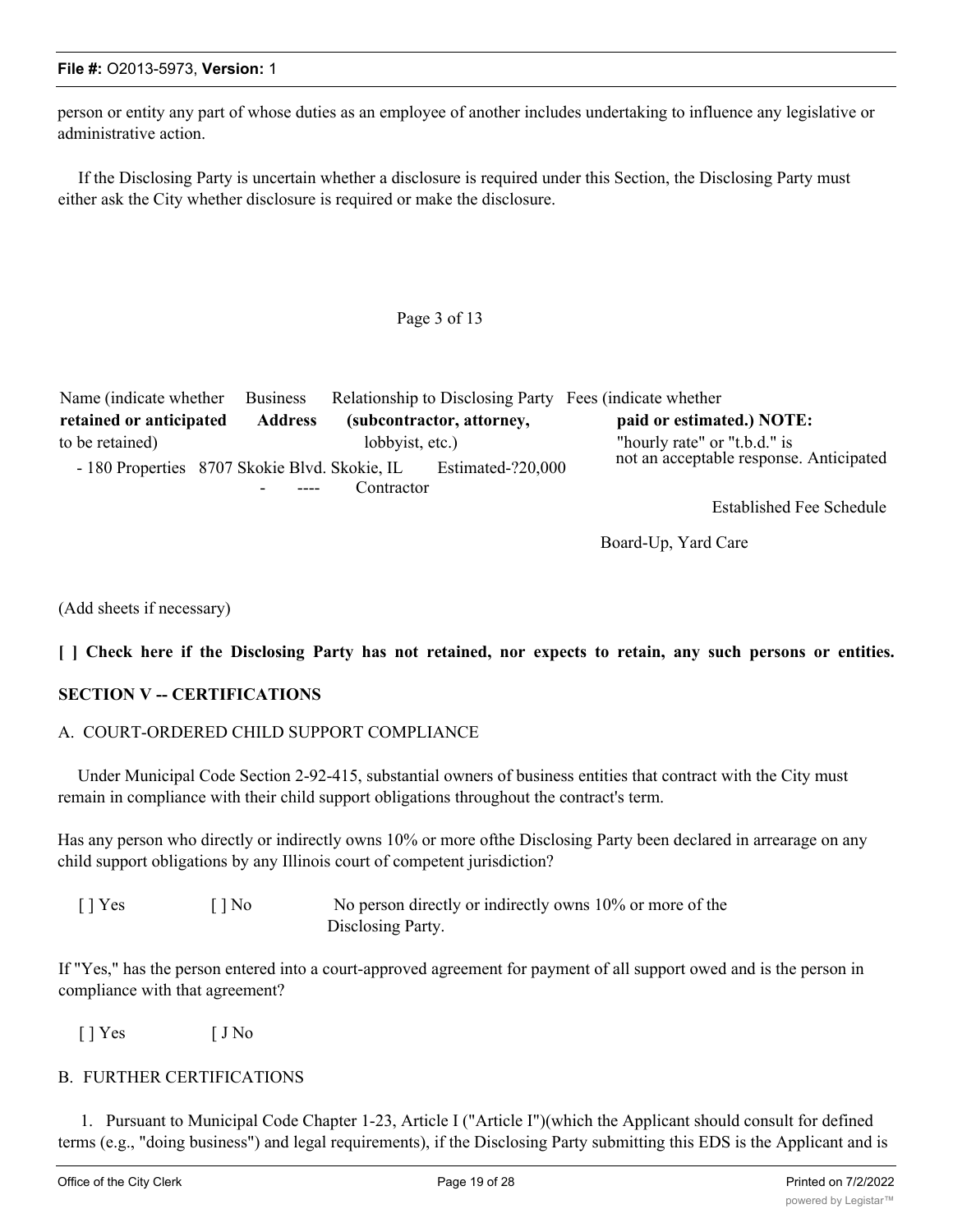doing business with the City, then the Disclosing Party certifies as follows: (i) neither the Applicant nor any controlling person is currently indicted or charged with, or has admitted guilt of, or has ever been convicted of, or placed under supervision for, any criminal offense involving actual, attempted, or conspiracy to commit bribery, theft, fraud, forgery, perjury, dishonesty or deceit against an officer or employee ofthe City or any sister agency; and (ii) the Applicant understands and acknowledges that compliance with Article I is a continuing requirement for doing business with the City. NOTE: If Article I applies to the Applicant, the permanent compliance timeframe in Article I supersedes some fiveyear compliance timeframes in certifications 2 and 3 below.

## Page 4 of 13

2. The Disclosing Party and, if the Disclosing Party is a legal entity, all of those persons or entities identified in Section II.B. 1. of this EDS:

- a. are nol presently debarred, suspended, proposed for debarment, declared ineligible or voluntarily excluded from any transactions by any federal, state or local unit of government;
- b. have not, within a five-year period preceding the date of this EDS, been convicted of a criminal offense, adjudged guilty, or had a civil judgment rendered against them in connection with: obtaining, attempting to obtain, or performing a public (federal, state or local) transaction or contract under a public transaction; a violation of federal or state antitrust statutes; fraud; embezzlement; theft; forgery; bribery; falsification or destruction of records; making false statements; or receiving stolen property;
- c. are not presently indicted for, or criminally or civilly charged by, a governmental entity (federal, state or local) with committing any of the offenses set forth in clause B.2.b. of this Section V;
- d. have not, within a five-year period preceding the date of this EDS, had one or more public transactions (federal, state or local) terminated for cause or default; and
- e. have not, within a five-year period preceding the date of this EDS, been convicted, adjudged guilty, or found liable in a civil proceeding, or in any criminal or civil action, including actions concerning environmental violations, instituted by the City or by the federal government, any state, or any other unit of local government.
- 3. The certifications in subparts 3, 4 and 5 concern:
- the Disclosing Party;

· any "Contractor" (meaning any contractor or subcontractor used by the Disclosing Party in connection with the Matter, including but not limited to all persons or legal entities disclosed under Section IV, "Disclosure of Subcontractors and Other Retained Parties");

· any "Affiliated Entity" (meaning a person or entity that, directly or indirectly: controls the Disclosing Party, is controlled by the Disclosing Party, or is, with the Disclosing Party, under common control of another person or entity. Indicia of control include, without limitation: interlocking management or ownership; identity of interests among family members, shared facilities and equipment; common use of employees; or organization ofa business entity following the ineligibility of a business entity to do business with federal or state or local government, including the City, using substantially the same management, ownership, or principals as the ineligible entity); with respect to Contractors, the term Affiliated Entity means a person or entity that directly or indirectly controls the Contractor, is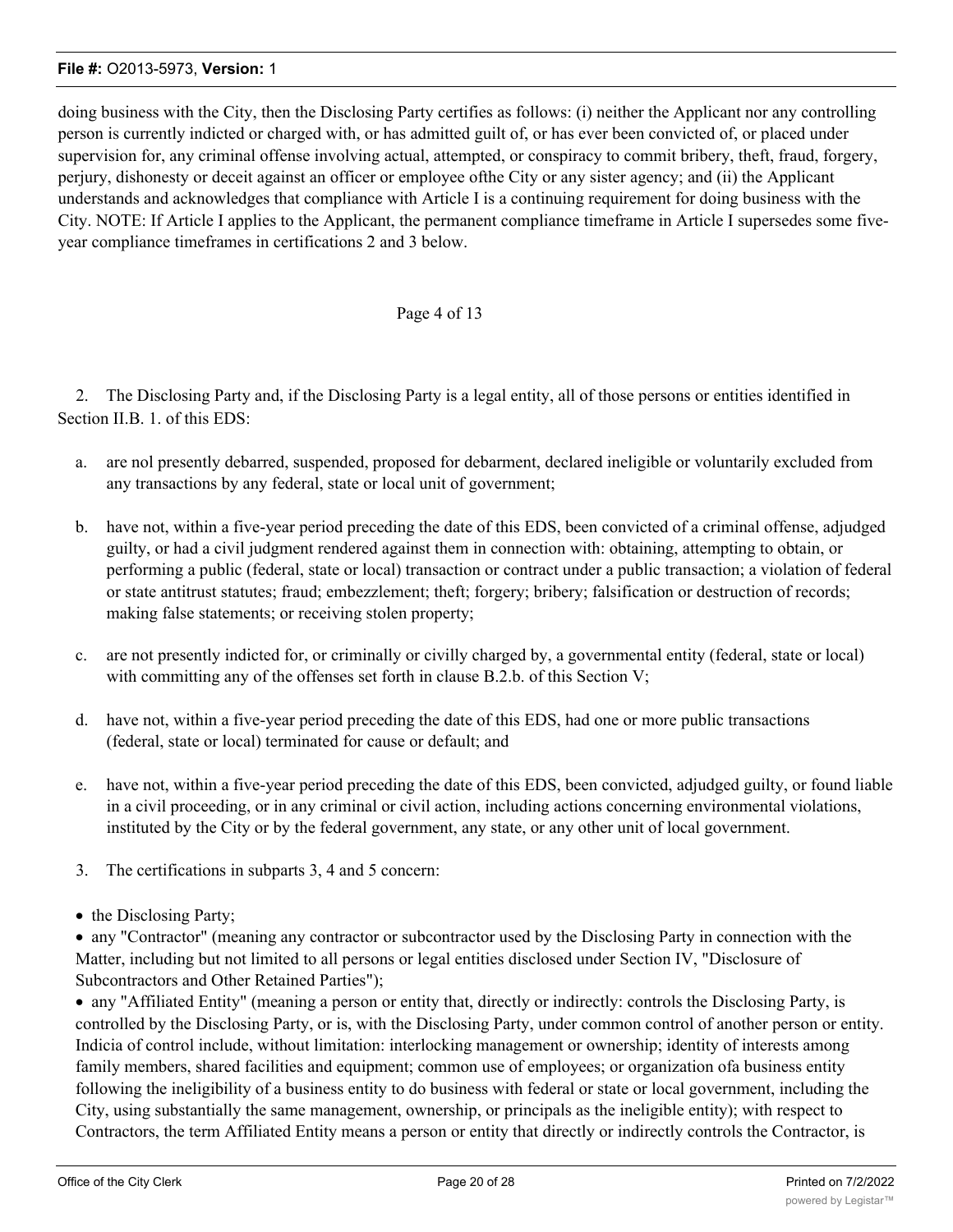controlled by it, or, with the Contractor, is under common control of another person or entity;

· any responsible official of the Disclosing Party, any Contractor or any Affiliated Entity or any other official, agent or employee of the Disclosing Party, any Contractor or any Affiliated Entity, acting pursuant to the direction or authorization of a responsible official ofthe Disclosing Party, any Contractor or any Affiliated Entity (collectively "Agents").

## Page 5 of 13

Neither the Disclosing Party, nor any Contractor, nor any Affiliated Entity of either the Disclosing Party or any Contractor nor any Agents have, during the five years before the date this EDS is signed, or, with respect to a Contractor, an Affiliated Entity, or an Affiliated Entity ofa Contractor during the five years before the date ofsuch Contractor's or Affiliated Entity's contract or engagement in connection with the Matter:

- a. bribed or attempted to bribe, or been convicted or adjudged guilty of bribery or attempting to bribe, a public officer or employee of the City, the State of Illinois, or any agency of the federal government or of any state or local government in the United States of America, in that officer's or employee's official capacity;
- b. agreed or colluded with other bidders or prospective bidders, or been a party to any such agreement, or been convicted or adjudged guilty of agreement or collusion among bidders or prospective bidders, in restraint of freedom of competition by agreement to bid a fixed price or otherwise; or
- c. made an admission of such conduct described in a. or b. above that is a matter of record, but have not been prosecuted for such conduct; or
- d. violated the provisions of Municipal Code Section 2-92-610 (Living Wage Ordinance).

4. Neither the Disclosing Party, Affiliated Entity or Contractor, or any of their employees, officials, agents or partners, is barred from contracting with any unit of state or local government as a result of engaging in or being convicted of (1) bid-rigging in violation of 720 ILCS 5/33E-3; (2) bid-rotating in violation of 720 ILCS 5/33E-4; or (3) any similar offense of any state or of the United States of America that contains the same elements as the offense of bidrigging or bid-rotating.

5. Neither the Disclosing Party nor any Affiliated Entity is listed on any ofthe following lists maintained by the Office of Foreign Assets Control ofthe U.S. Department of the Treasury or the Bureau of Industry and Security of the U.S. Department of Commerce or their successors: the Specially Designated Nationals List, the Denied Persons List, the Unverified List, the Entity List and the Debarred List.

6. The Disclosing Party understands and shall comply with the applicable requirements of Chapters 2-55 (Legislative Inspector General), 2-56 (Inspector General) and 2-156 (Governmental Ethics) of the Municipal Code.

7. If the Disclosing Party is unable to certify to any ofthe above statements in this Part B (Further Certifications), the Disclosing Party must explain below: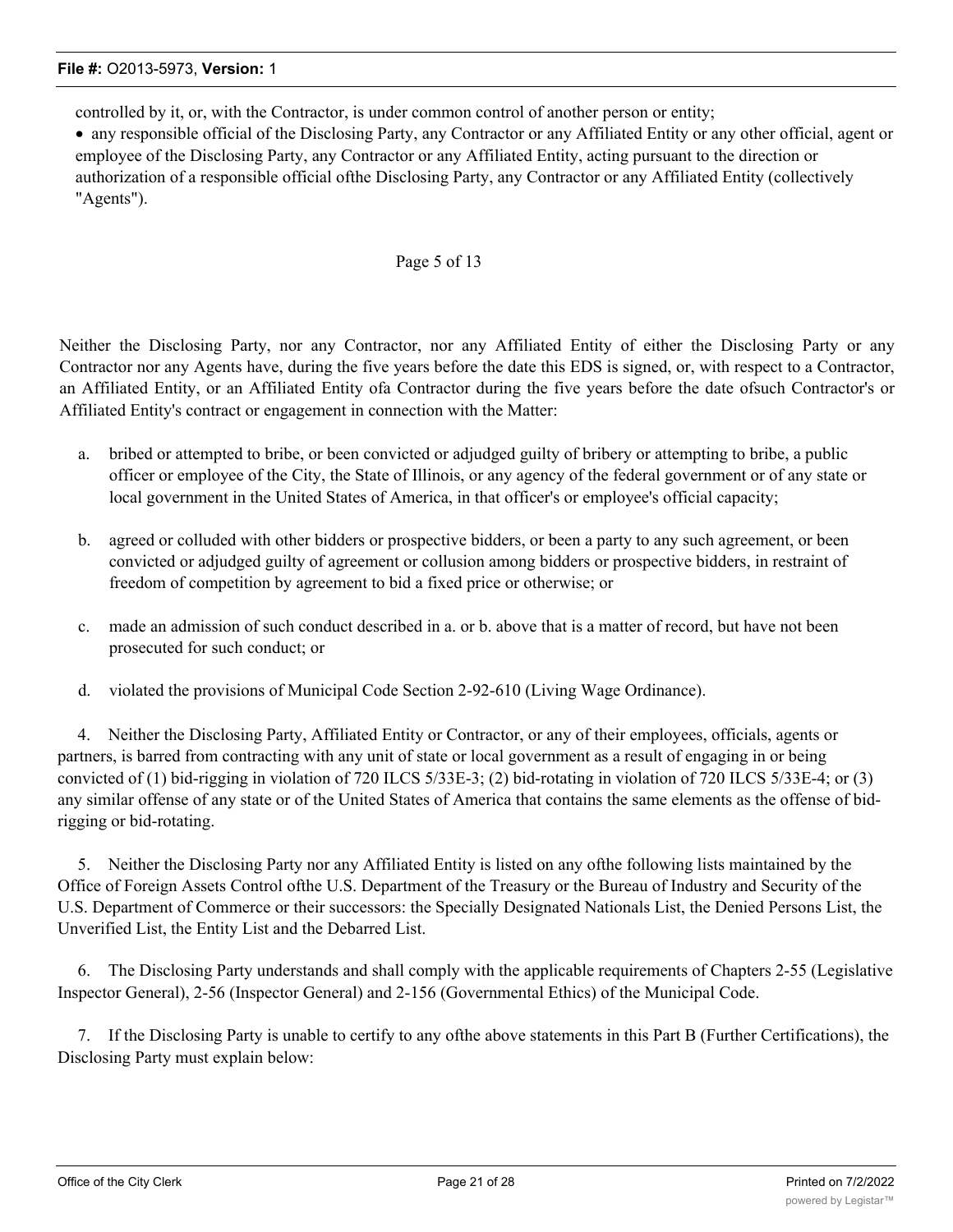## Page 6 of 13

If the letters "NA," the word "None," or no response appears on the lines above, it will be conclusively presumed that the Disclosing Party certified to the above statements.

8. To the best ofthe Disclosing Party's knowledge after reasonable inquiry, the following is a complete list of all current employees of the Disclosing Party who were, at any time during the 12-month period preceding the execution date of this EDS, an employee, or elected or appointed official, ofthe City, of Chicago (if none, indicate with "N/A" or "none").

9. To the best ofthe Disclosing Party's knowledge after reasonable inquiry, the following is a complete list of all gifts that the Disclosing Party has given or caused to be given, at any time during the 12-month period preceding the execution date of this EDS, to an employee, or elected or appointed official, ofthe City of Chicago. For purposes of this statement, a "gift" does not include: (i) anything made generally available to City employees or to the general public, or (ii) food or drink provided in the course of official City business and having a retail value of less than \$20 per recipient (if none, indicate wilh ."N/A" or "none"). As to any gift listed below, please also list the name ofthe City recipient.

## C. CERTIFICATION OF STATUS AS FINANCIAL INSTITUTION

- 1. The Disclosing Party certifies that the Disclosing Party (check one)
- 1.  $\lceil \cdot \rceil$  is y is not

a "financial institution" as defined in Section 2-32-455(b) of the Municipal Code.

2. If the Disclosing Party IS a financial institution, then the Disclosing Party pledges:

"We are not and will not become a predatory lender as defined in Chapter 2-32 of the Municipal Code. We further pledge that none of our affiliates is, and none of them will become, a predatory lender as defined in Chapter 2-32 ofthe Municipal Code. We understand that becoming a predatory lender or becoming an affiliate of a predatory lender may result in the loss of the privilege of doing business with the City."

If the Disclosing Party is unable to make this pledge because it or any of its affiliates (as defined in Section 2-32-455(b) of the Municipal Code) is a predatory lender within the meaning of Chapter 2-32 of the Municipal Code, explain here (attach additional pages if necessary):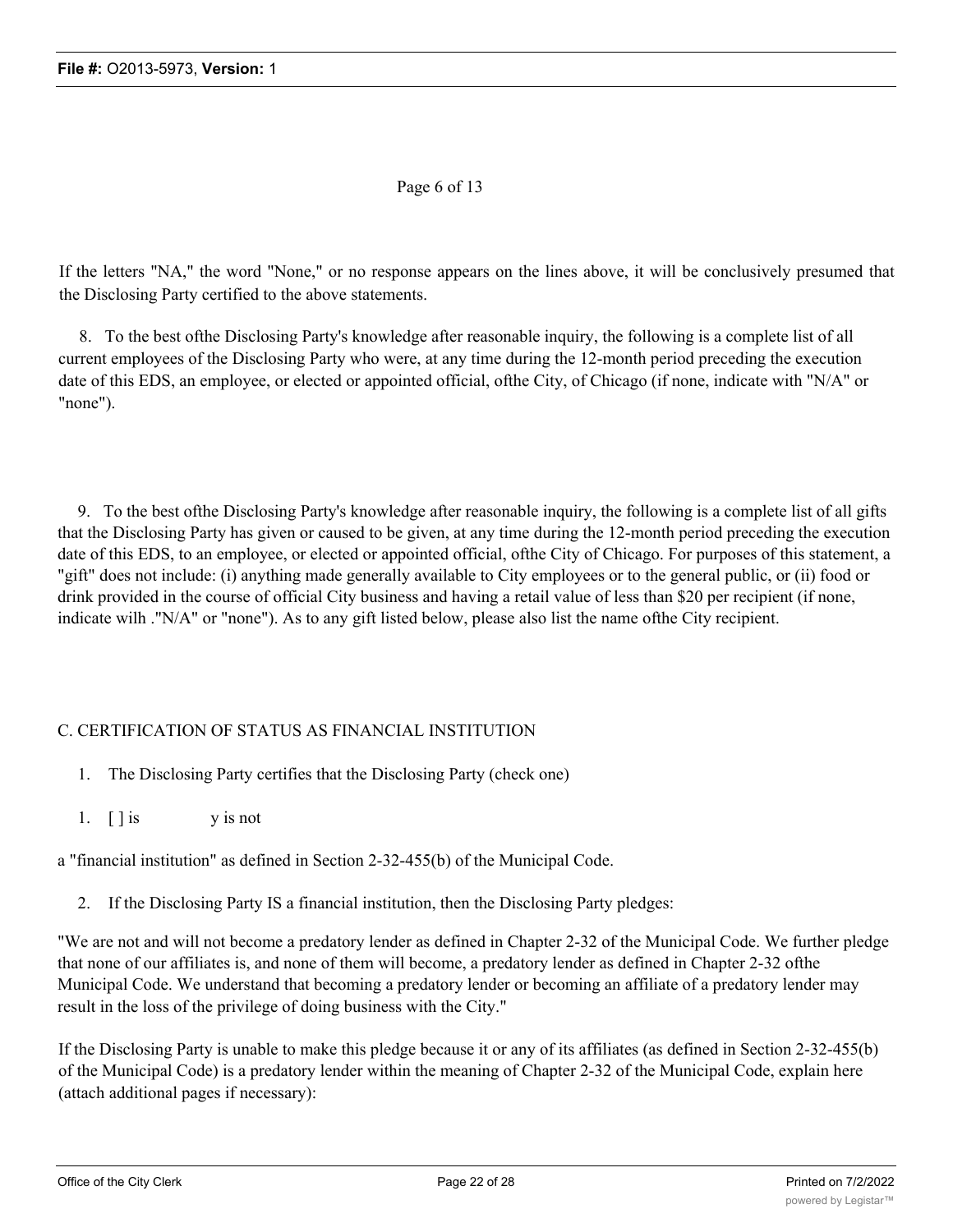Page 7 of 13

If the letters "NA," the word "None," or no response appears on the lines above, it will be conclusively presumed that the Disclosing Party certified to the above statements.

## D. CERTIFICATION REGARDING INTEREST IN CITY BUSINESS

Any words or terms that are defined in Chapter 2-156 of the Municipal Code have the same meanings when used in this Part D.

1. In accordance with Section 2-156-110 of the Municipal Code: Does any official or employee of the City have a financial interest in his or her own name or in the name of any other person or entity in the Matter? [ ] Yes J^No

NOTE: Ifyou checked "Yes" to Item D.I., proceed to Items D.2. and D.3. If you checked "No" to Item D. 1., proceed to Part E.

2. Unless sold pursuant to a process of competitive bidding, or otherwise permitted, no City elected official or employee shall have a financial interest in his or her own name or in the name of any other person or entity in the purchase of any property that (i) belongs to the City, or (ii) is sold tor taxes or assessments, or (iii) is sold by virtue of legal process at the suit ofthe City (collectively, "City Property Sale"). Compensation for property taken pursuant to the City's eminent domain power does not constitute a financial interest within the meaning of this Part D.

Does the Matter involve a City Property Sale?

[ ] Yes [ ] No

3. Ifyou checked "Yes" to Item D.l., provide the names and business addresses of the City officials or employees having such interest and identify the nature ofsuch interest:

Name Business Address Nature of Interest

4. The Disclosing Party further certifies that no prohibited financial interest in the Matter will be acquired by any City official or employee.

E. CERTIFICATION REGARDING SLAVERY ERA BUSINESS

Please check either 1. or 2. below. If the Disclosing Party checks 2., the Disclosing Party must disclose below or in an attachment to this EDS all information required by paragraph 2. Failure to

Page 8 of 13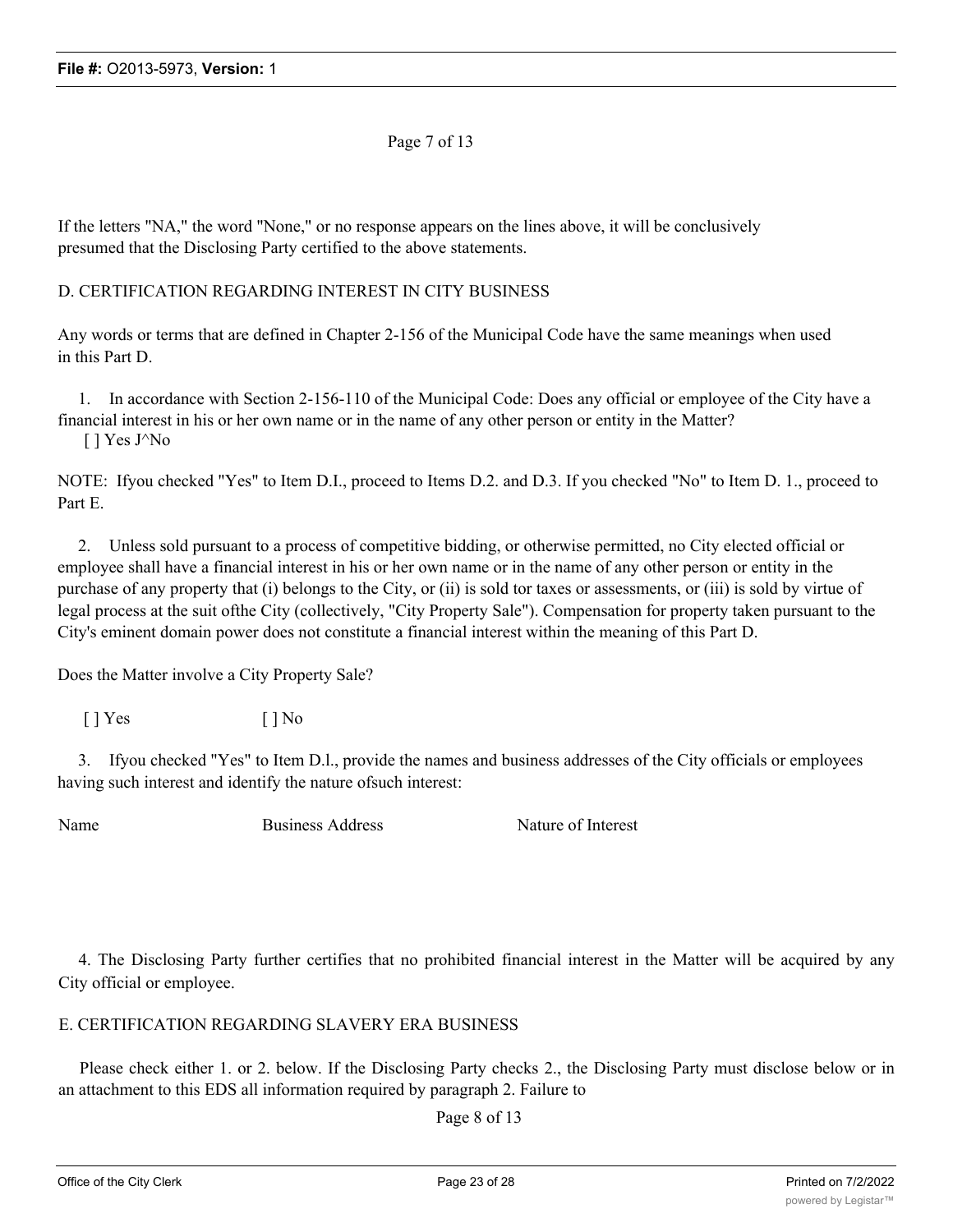/

comply with these disclosure requirements may make any contract entered into with the City in connection with the Matter voidable by the City.

k <sup>t</sup> • <sup>Tne</sup> Disclosing Party verifies that the Disclosing Party has sxarched any and all records of the Disclosing Party and any and all predecessor entities regarding records of investments or profits from slavery or slaveholder insurance policies during the slavery era (including insurance policies issued to slaveholders that provided coverage for damage to or injury or death of their slaves), and the Disclosing Party has found no such records.

2. The Disclosing Party verifies that, as a result of conducting the search in step 1 above, the Disclosing Party has found records of investments or profits from slavery or slaveholder insurance policies. The Disclosing Party verifies that the following constitutes full disclosure of all such records, including the names of any and all slaves or slaveholders described in those records:

## **SECTION VI -- CERTIFICATIONS FOR FEDERALLY FUNDED MATTERS**

NOTE: If the Matter is federally funded, complete this Section VI. If the Matter is not federally funded, proceed to Section VII. For purposes of this Section VI, tax credits allocated by the City and proceeds of debt obligations ofthe City are not federal funding.

## A. CERTIFICATION REGARDING LOBBYING

1. List below the names of all persons or entities registered under the federal Lobbying Disclosure Act of 1995 who have made lobbying contacts on behalf of the Disclosing Party with respect to the Matter: (Add sheets if necessary):

(If no explanation appears or begins on the lines above, or if the letters "NA" or if the word "None" appear, it will be conclusively presumed that the Disclosing Party means that NO persons or entities registered under the Lobbying Disclosure Act of 1995 have made lobbying contacts on behalf ofthe Disclosing Party with respect to the Matter.)

2. The Disclosing Party has not spent and will not expend any federally appropriated funds to pay any person or entity listed in Paragraph A.l. above for his or her lobbying activities or to pay any person or entity to influence or attempt to influence an officer or employee of any agency, as defined by applicable federal law, a member of Congress, an officer or employee of Congress, or an employee ofa member of Congress, in connection with the award of any federally funded contract, making any federally funded grant or loan, entering into any cooperative agreement, or to extend, continue, renew, amend, or modify any federally funded contract, grant, loan, or cooperative agreement.

Page 9 of 13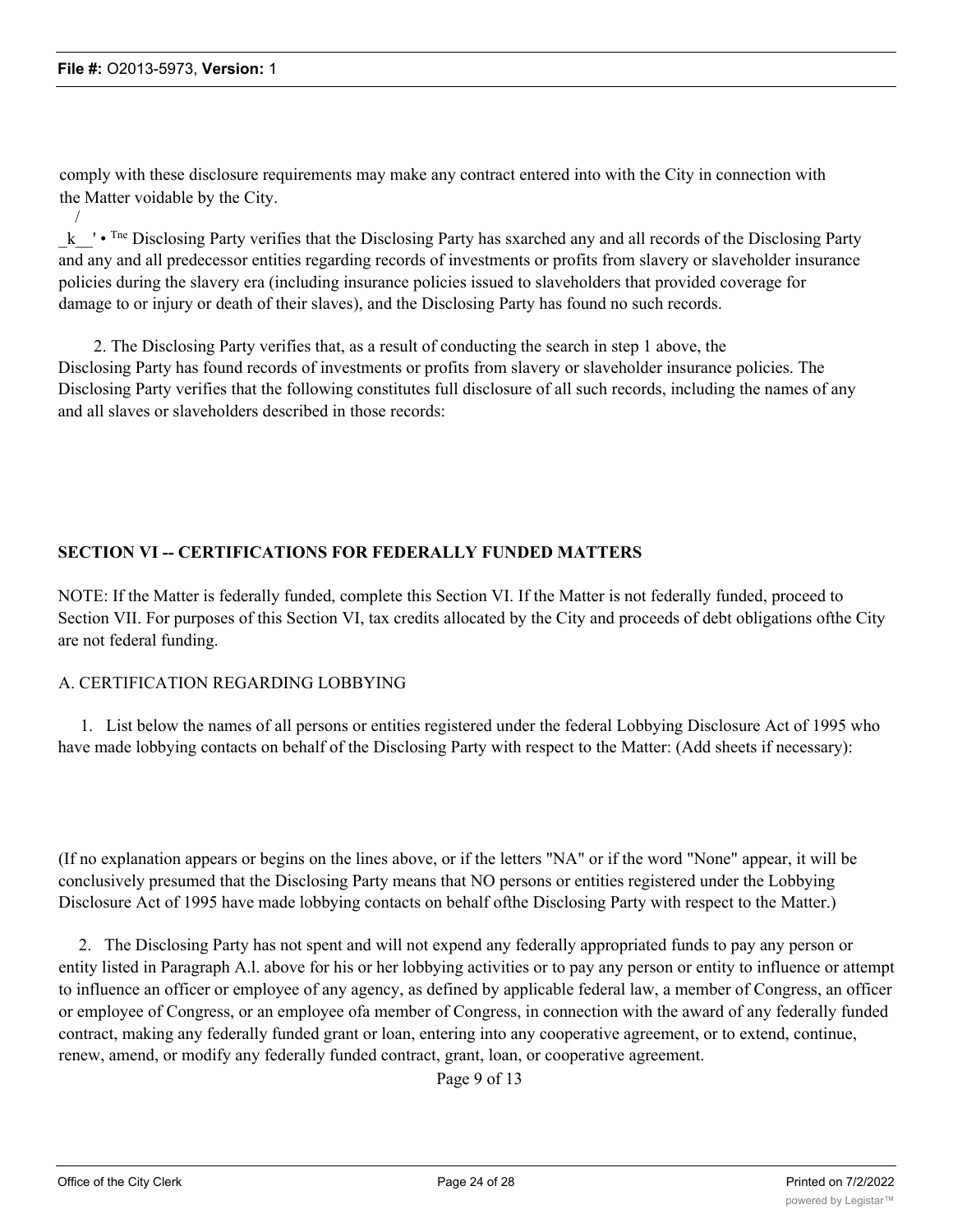3. The Disclosing Party will submit an updated certification at the end of each calendar quarter in which there occurs any event that materially affects the accuracy ofthe statements and information set forth in paragraphs A.l. and A.2. above.

4. The Disclosing Party certifies that either: (i) it is not an organization described in section  $501(c)(4)$  ofthe Internal Revenue Code of 1986; or (ii) it is an organization described in section  $501(c)(4)$  of the Internal Revenue Code of 1986 but has not engaged and will not engage in "Lobbying Activities".

5. If the Disclosing Party is the Applicant, the Disclosing Party must obtain certifications equal in form and substance to paragraphs A.l. through A.4. above from all subcontractors before it awards any subcontract and the Disclosing Party must maintain all such subcontractors' certifications for the duration of the Matter and must make such certifications promptly available to the City upon request.

## B. CERTIFICATION REGARDING EQUAL EMPLOYMENT OPPORTUNITY

If the Matter is federally funded, federal regulations require the Applicant and all proposed subcontractors to submit the following information with their bids or in writing at the outset of negotiations.

Is the Disclosing Party the Applicant?

 $[$  | Yes  $[$  | No

If "Yes," answer the three questions below:

1. Have you developed and do you have on file affirmative action programs pursuant to applicable federal regulations? (See 41 CFR Part 60-2.)

L J Yes [ ] No

2. Have you filed with the Joint Reporting Committee, the Director ofthe Office of Federal Contract Compliance Programs, or the Equal Employment Opportunity Commission all reports due under the applicable filing requirements? [ ] Yes [JNo

3. Have you participated in any previous contracts or subcontracts subject to the equal opportunity clause?

[JYes [JNo

If you checked "No" to question 1. or 2. above, please provide an explanation:

Page 10 of 13

## **SECTION VII - ACKNOWLEDGMENTS, CONTRACT INCORPORATION, COMPLIANCE, PENALTIES, DISCLOSURE**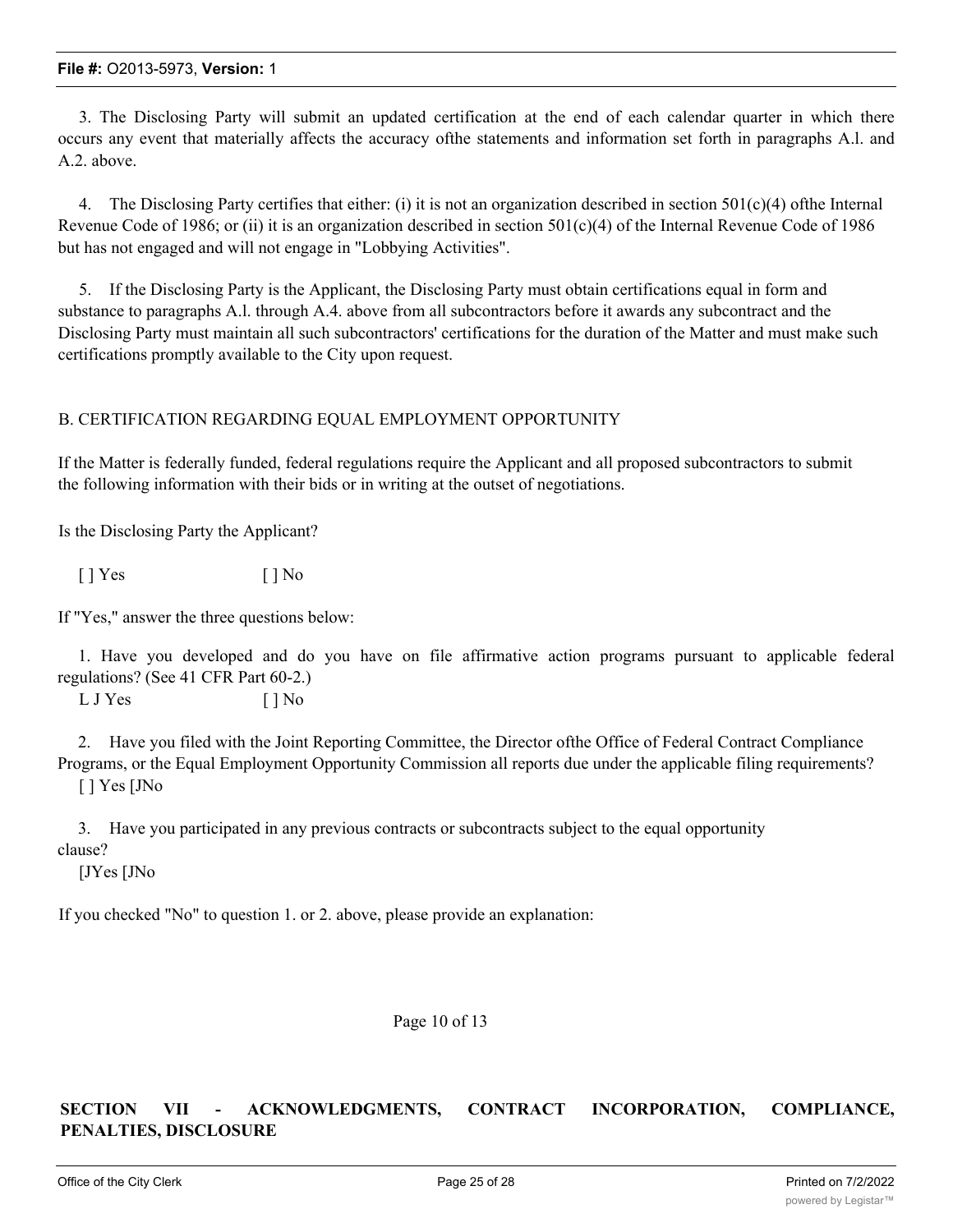The Disclosing Party understands and agrees that:

A. The certifications, disclosures, and acknowledgments contained in this EDS will become part of any contract or other agreement between the Applicant and the City in connection with the Matter, whether procurement, City assistance, or other City action, and are material inducements to the City's execution of any contract or taking other action with respect to the Matter. The Disclosing Party understands that it must comply with all statutes, ordinances, and regulations on which this EDS is based.

B. The City's Governmental Ethics and Campaign Financing Ordinances, Chapters 2-156 and 2-164 of the Municipal Code, impose certain duties and obligations on persons or entities seeking City contracts, work, business, or transactions. The full text of these ordinances and a training program is available on line at www.cityofchicago.org/Ethics  $\lt$ http://www.cityofchicago.org/Ethics>, and may also be obtained from the City's Board of Ethics, 740 N.

Sedgwick St., Suite 500, Chicago, IL 60610, (312) 744-9660. The Disclosing Party must comply fully with the applicable ordinances.

C. If the City determines that any information provided in this EDS is false, incomplete or inaccurate, any contract or other agreement in connection with which it is submitted may be rescinded or be void or voidable, and the City may pursue any remedies under the contract or agreement (if not rescinded or void), at law, or in equity, including terminating the Disclosing Party's participation in the Matter and/or declining to allow the Disclosing Party to participate in other transactions with the City. Remedies at law for a false statement of material fact may include incarceration and an award to the City of treble damages.

D. It is the City's policy to make this document available to the public on its Internet site and/or upon request. Some or all of the information provided on this EDS and any attachments to this EDS may be made available to the public on the Internet, in response to a Freedom of Information Act request, or otherwise. By completing and signing this EDS, the Disclosing Party waives and releases any possible rights or claims which it may have against the City in connection with the public release of information contained in this EDS and also authorizes the City to verify the accuracy of any information submitted in this EDS.

E. The information provided in this EDS must be kept current. In the event of changes, the Disclosing Party must supplement this EDS up to the time the City takes action on the Matter. If the Matter is a contract being handled by the City's Department of Procurement Services, the Disclosing Party must update this EDS as the contract requires. NOTE: With respect to Matters subject to Article I of Chapter 1-23 ofthe Municipal Code (imposing PERMANENT INELIGIBILITY for certain specified offenses), the information provided herein regarding eligibility must be kept current for a longer period, as required by Chapter 1-23 and Section 2-154-020 of the Municipal Code.

The Disclosing Party represents and warrants that:

## Page 11 of 13

F.l. The Disclosing Party is not delinquent in the payment of any tax administered by the Illinois Department of Revenue, nor are the Disclosing Party or its Affiliated Entities delinquent in paying any fine, fee, tax or other charge owed to the City. This includes, but is not limited to, all water charges, sewer charges, license fees, parking tickets, property taxes or sales taxes.

F.2 If the Disclosing Party is the Applicant, the Disclosing Party and its Affiliated Entities will not use, nor permit their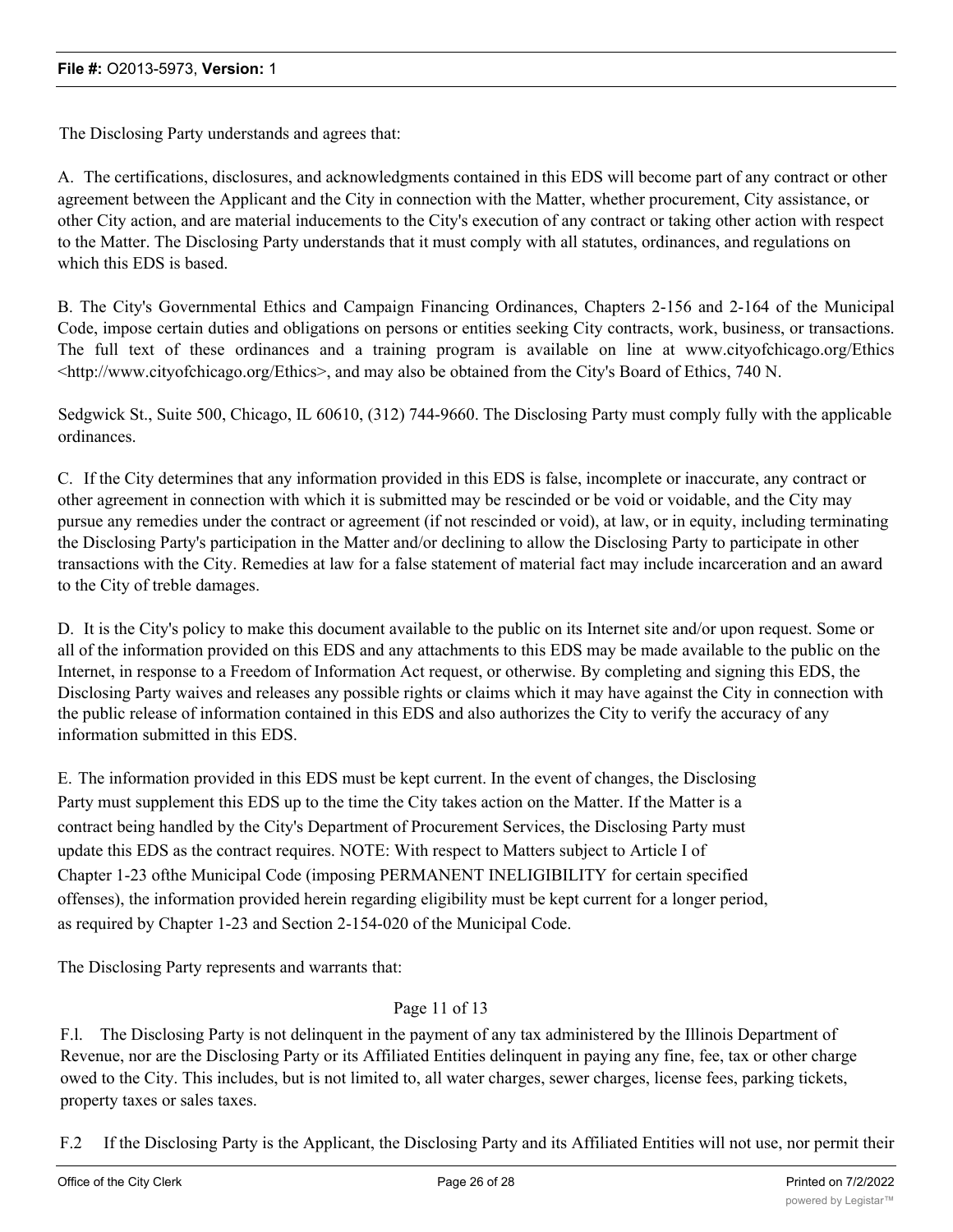subcontractors to use, any facility listed by the U.S. E.P.A. on the federal Excluded Parties List System ("EPLS") maintained by the U. S. General Services Administration.

F.3 If the Disclosing Party is the Applicant, the Disclosing Party will obtain from any contractors/subcontractors hired or to be hired in connection with the Matter certifications equal in form and substance to those in F.l. and F.2. above and will not, without the prior written consent of the City, use any such contractor/subcontractor that does not provide such certifications or that the Disclosing Party has reason to believe has not provided or cannot provide truthful certifications.

NOTE: If the Disclosing Party cannot certify as to any ofthe items in F.l., F.2. or F.3. above, an explanatory statement must be attached to this EDS.

#### **CERTIFICATION**

Under penalty of perjury, the person signing below: (1) warrants that he/she is authorized lo execute this EDS and Appendix A (if applicable) on behalf of the Disclosing Party, and (2) warrants that all certifications and statements contained in this EDS and Appendix A (if applicable) are true, accurate and complete as of the date furnished to the City.

 $j$ \A£ om m jr\\ f y X , £-<sup>L(^</sup>

(Print or type name of Disclosing Party) By;  $(1)$ \$^L^kJL~. (Sign here)

*D/yr^k^ A- ~DU^O* (Print or type name of person signing)

*\_ ft'^'i tfi^ ) /W (.\Jf^* (Print or type title of person signing)  $CoO k$  County, at

*Signe* $\land$  *and sworn to before mejoj* $\land$ *date*)  $\lor$ *JicJl.j <file:///JicJl.j > I ~f~,*  $\land \land \land$ 3, nQl'S (si\_fc).

Notary Public.

OFFICIAL SEAL *JOSEFINA GOMEZ-KARAS > \ NOTArtY PUBLIC-STATE OF ILLINOIS I* 5 MY COMMISSION EXPIRES:05/27/14 \*

## **CITY OF CHICAGO ECONOMIC DISCLOSURE STATEMENT AND AFFIDAVIT APPENDIX A**

## **FAMILIAL RELATIONSHIPS WITH ELECTED CITY OFFICIALS AND DEPARTMENT HEADS**

**This Appendix is to be completed only by (a) the Applicant, and (b) any legal entity which has a direct**